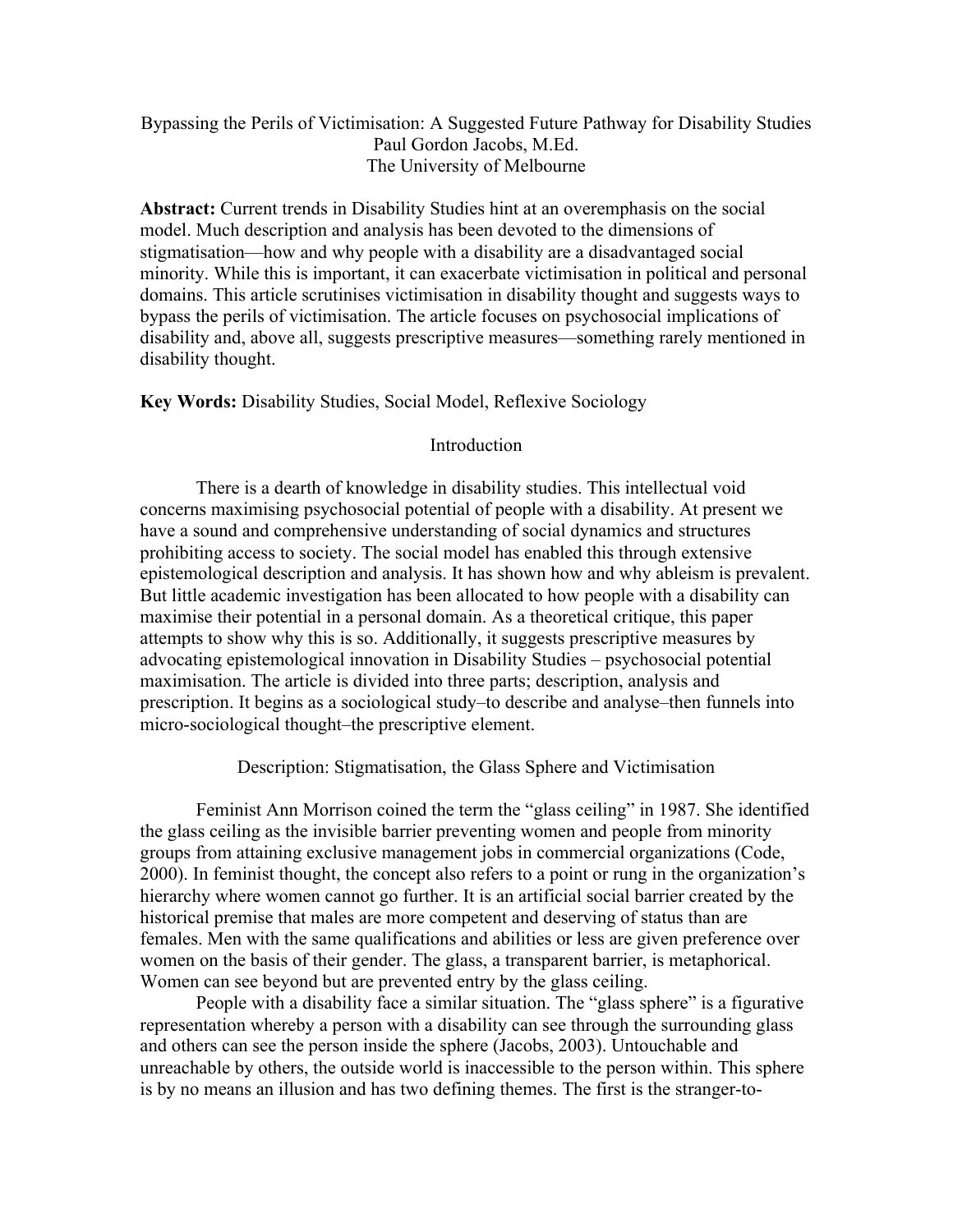stranger dynamic that is a common characteristic of traditional relationships whereby people act in "roles" ascribed to them (Giddens, 1996; Kopp, 1971). Traditional communities, which still exist and function worldwide, are mechanical solidarities whereby the power of the state and/or religion are paramount and function best with the stringent allocation and conditional interplay of roles. There is a tendency to denounce, or even eradicate, individual autonomy. Pressure toward conformity is another inherent human trait (Giddens, 1996). Human character is deemed unalterable and fixed, and certainly not something that can be improved or maximized (Seligman, 1994). In these social circumstances, the person with a disability has little choice but to "be disabled" for the non-disabled person (or who Ervin Goffman [1963] often refers to as "we normals") and thinking and interaction is dictated by stigma. Martin Seligman (1994) believes the evolution from the entrenched belief in the unchangability of human nature towards its opposite of human autonomy is relatively recent. Self-identity has become a psychological rather than a social construction whereby people assume roles that are simply inherited or predetermined by status (Giddens, 1996). This concept of identity generates a politic where the self, and increasingly the body also, operate as a reflexive project. To determine the health of ones lifestyle, a "person's identity has in large part to be discovered, constructed and actively sustained" (Giddens, 1996, p. 82; Jacobs, 2002, p. 63). This implies people have control over their destiny and presumes a close tie between individual autonomy and lifestyle. The second major influence on the glass sphere is more complex and relates to individual autonomy. Since the glass sphere caused by their disability separates them, the person is in many ways exempt from responsibility for personal well being, which is a natural condition of everyday living that generates psychosocial competence (Csikszentmihalyi, 1992; Namka, 1989). This will be explored later in this article.

The glass sphere is perhaps a more debilitating condition than the glass ceiling. At least with the ceiling there is interaction and "touching" with others beneath it. Nevertheless, the glass sphere is of particular relevance to disability. The glass is hardened by the outside incurrence of stigmatisation and can be perpetuated by the victimisation of the person within. Little or nothing is done and the person remains fixed in the glass sphere. Goffman (1997, p. 205) explains:

"By definition ... we [*sic*] believe a person with a stigma is not quite human. On this assumption we exercise varieties of discrimination, through which we effectively, if often unthinkingly, reduce his [*sic*] life chances. We construct a stigma-theory, an ideology to explain his inferiority and account for the danger he represents, sometimes rationalising an animosity based on other differences…"

Goffman identifies three contributors responsible for the existence of the glass sphere. Firstly, the person with a disability is deemed subhuman, even animal-like; secondly, the process of stigmatisation is often a subconscious rather than conscious act on the part of "normals", and finally, deviance is often legitimized.

Stigmatisation, however, is not exclusively an externally imposed phenomenon. Through shame and guilt, the disabled person is often forced into the stranger versus stranger social dynamic. Shame, stated Goffman (1997, p. 206), arises "from the individual's perception of one of his [*sic*] own attributes as being a defiling thing to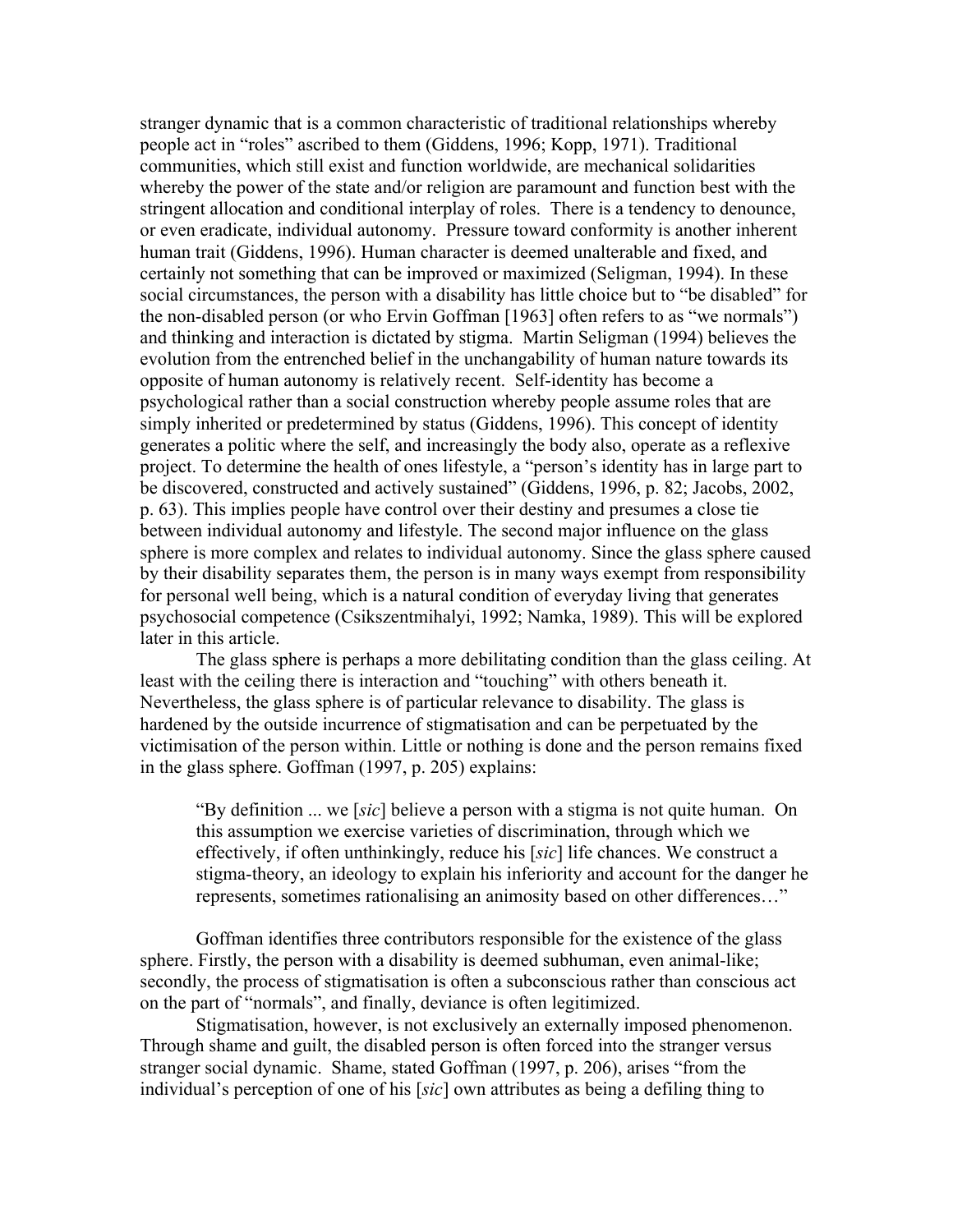possess, and one he can readily see himself as not possessing." For the disabled person it could be the perceived advantages of being able bodied. Guilt originates in the realisation that we or, more specifically, our behaviour is deviant and/or transgresses the bounds of social norms – something that is apt to cause anxiety. Anthony Giddens (1996, p. 68) claimed that this may also derive "from a failure to live up to expectations of the egoideal." This goes beyond simply wishing to "lose" ones disability to having the ability to function with greater ease in social circles. Nevertheless, the notions of shame and guilt hint at the internally driven socio-cognitive processes that harden the glass sphere. These phenomena lead us to victimisation.

### Victimisation

The term "victimisation" is commonly known as the context where a person or group is victimized because they are socially disadvantaged. This paper views victimisation as a mindset. Usually, stigmatisation precedes victimisation because stigmatisation is largely a macro-sociological concept and victimisation is primarily micro-sociological. Although two separate theoretical entities, both stigmatisation and victimisation operate through an oppressor/oppressed binary. Stigmatisation is the creation of a social victim through labels, stereotypes and discrimination. Victimisation is self-generated, whether in a personal or group domain. This circumstance is primarily the acceptance of stigma by a social victim who manipulates their inferior social status for perceived gain. This manipulation may perpetrate socially unaccepted behaviour and an endless cycle of desperation–a situation for which victims often blame others or society because they are seldom accountable for their actions (Kopp, 1971). The serious problem is that the victim remains a stranger to a stranger by choice. They sidestep genuine interaction or feelings for ready-made responses (Jacobs, 2002). Sheldon Kopp (1971, p. 117) said this can be "accomplished through threat, flattery or pathetic appeal" – forms of emotional blackmail or bribery. The denial of personal accountability can reinforce traditional perceptions of the disabled as incapable of making life choices and as "dependent, passive, helpless, and childlike because that is what is expected of them" (Coleman, 1997, p. 224). Thus, alienation is not necessarily a one-way process where a person feels expelled because of their disability. Exclusion, then, is not simply the result of stigmatisation.

Goffman (1963) stated that stigmatised or social victims tend to be fixated on their perceived weaknesses. This is the "hook" upon which the person has hung all their inadequacies, dissatisfaction, procrastination and unpleasant duties. It appears in the manufacturing of excuses to exculpate one from everyday chores and responsibilities. The hook becomes a dependency, or a psychic addiction, that provides refuge from the competition of everyday life and social accountability (Goffman, 1963). Thus, victimisation derives from a species of obsessive-compulsive behaviour–a driving uncontrolled motivational force. Obsessiveness is noted in the unwillingness to stop the negative thought processes or voicing of the same problems that have no answers (Namka, 1989). Compulsiveness is apparent in the urge to get others to play reciprocal roles (Kopp, 1971). Generated by self-pity, this desperate game requires securing a supporting response. The result is never losing but, equally, never winning–a vicious cycle that produces psychic stagnation and disillusionment (Kopp, 1971; Jacobs, 2002).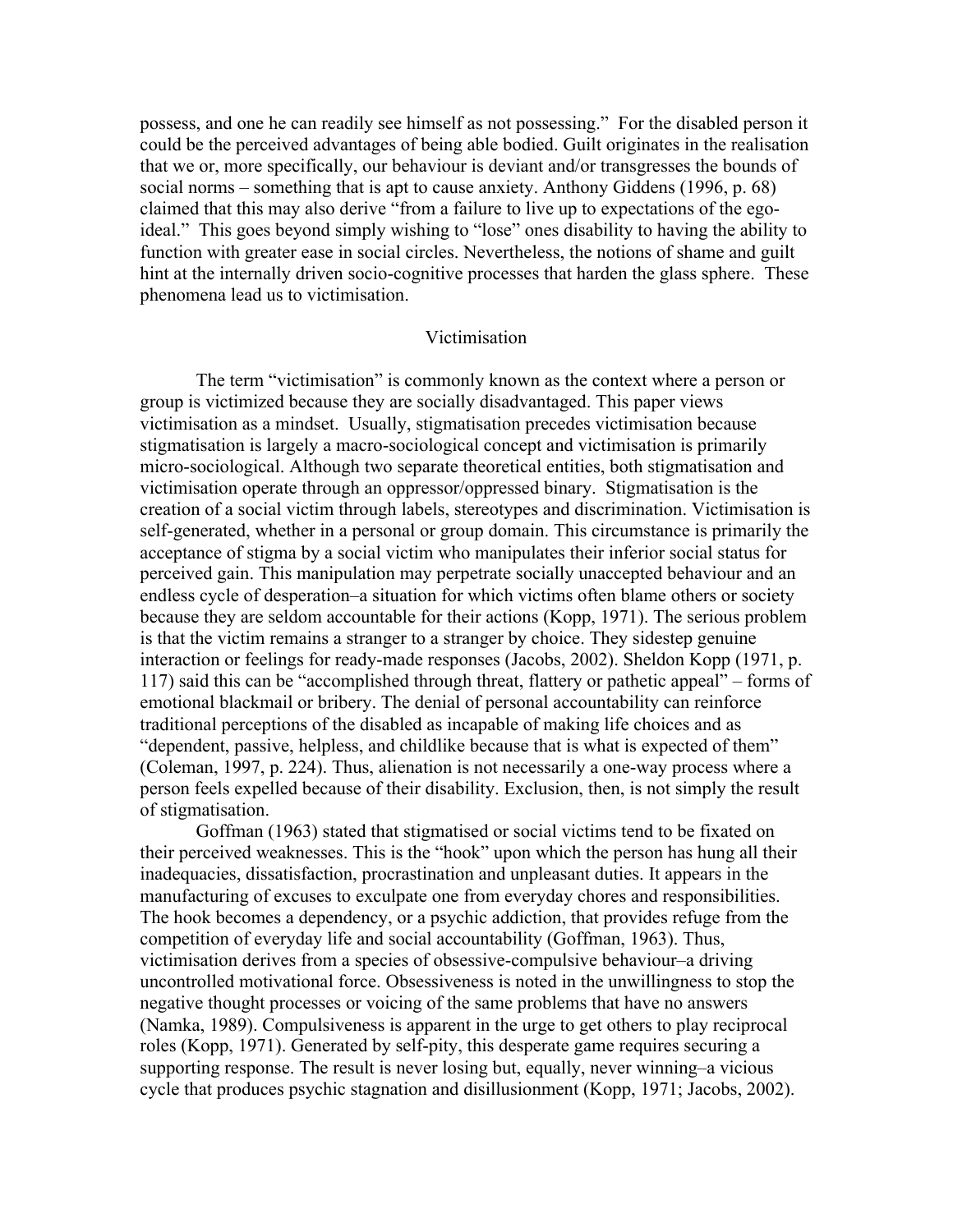Kopp (1971) suggested the preservation of various character defenses is due to the avoidance of genuine relationships with others. Additionally, victimisation exists on the presumption that all misfortunes in one's life are a result of "fate" and that little, if nothing, can be done to remedy a low quality of life (Goffman, 1963). His/her identity changes little for it is distilled at an infantile level of psychosocial development–a point prompted by the Dalai Lama (1999, p. 181) who stated that if everyone continually treated us as infantile the result would be a person "with the mental and emotional development of veal" for it is "the very struggle of life that makes us who we are."

Victimisation, however, is not always overt manipulation of others. It may be an existence caused by resignation or overwhelming helplessness caused by too many punishments or rejections and too few rewards for toil. This may be caused by a dire lack of assistance that enables a person to maximise their psychosocial potential-something encountered by Anthony Hogan (2001) in his study of psychosocial skills for deafened adults. He interviewed 58 deaf people for his doctorate thesis and their stories emphasised the need "to move beyond deafness rather than seeking to get over it" (Hogan, 2001, p. xiv). "Seeking to get over it" intonates short-term remedies or patch up jobs. "Moving beyond" disability implies a permanent proposition with proactive lifestyle strategies. To move beyond disability as a social construct alone, it is necessary to understand psychosocial dynamics–in particular the cognitive element of victimisation. Nevertheless, the key principle remains–the individual denies themselves opportunities to develop psychosocial competencies.

The seeds of victimisation are usually planted during times of adversity. They appear in the following examples of common mistakes in thinking paraphrased from the works of behavioural therapists Bob Montgomery and Lynette Evans (1989). These have purposefully been placed in the context of disability.

#### Common Mistakes in Thinking

#### **Overgeneralising**

Overgeneralising involves making concrete conclusions on the basis of random incidents. You are telling yourself that individual events are "proof" of the overall picture: "He/she rejected me because of my disability and that means everyone else thinks the same."

#### Black and White Thinking

Black and white thinking involves seeing things as polar opposites, this or that but never in-between. A friendship must be very good, or it is very bad. No shades of grey. Read: "People must accept my disability or else they are discriminatory."

### "Who Needs Evidence?"

This mode of thinking includes making and acting on a conclusion without any real evidence: "I am a lonely person because of my disability and everyone is scared of me. That's why my future is bleak." How is this possible when you have not asked everybody, or even do have some friends?

Looking at the World through Deep Blue Glasses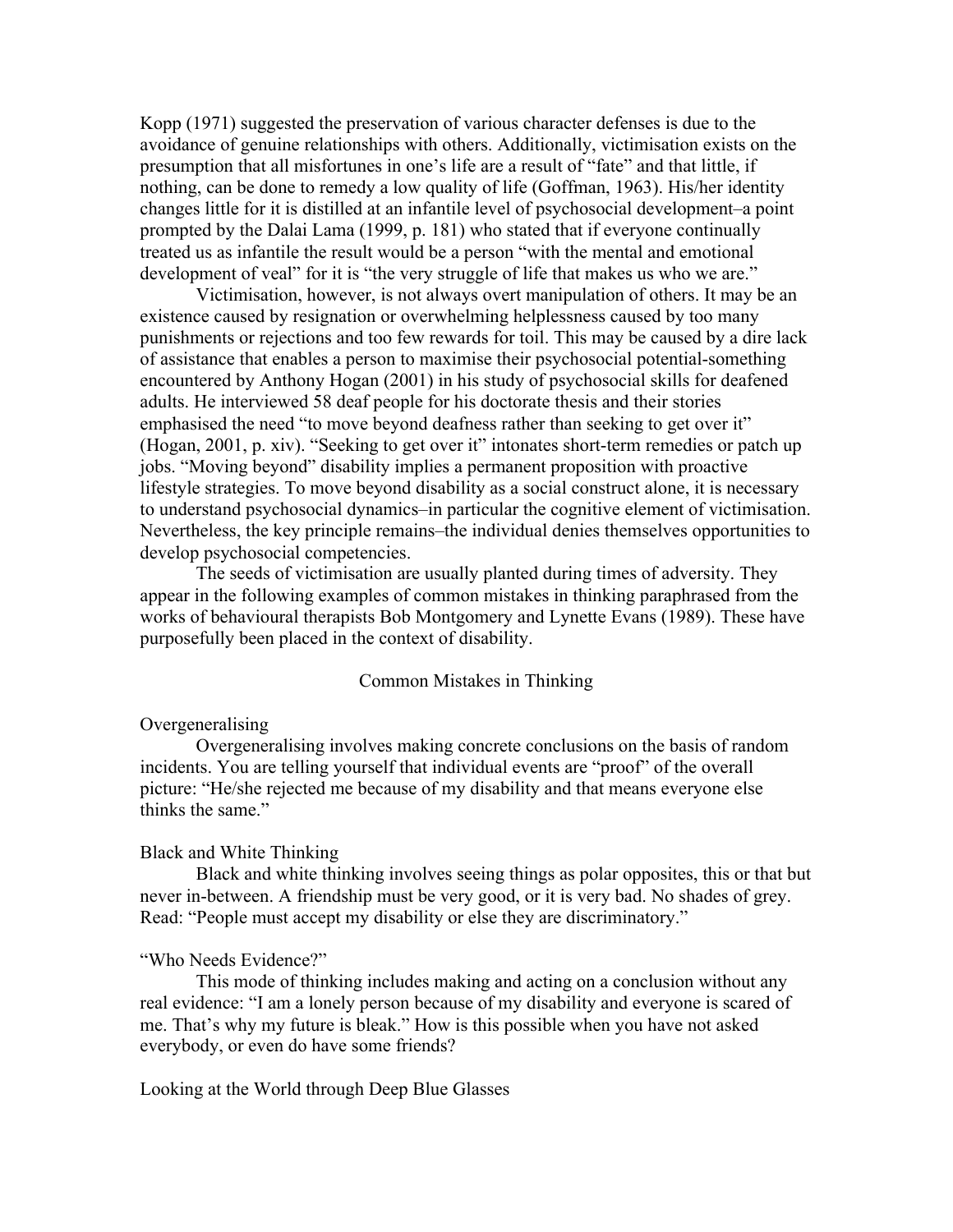This mode of thinking entails focusing steadfastly on perceived weaknesses and magnifying beyond all proportion mistakes, failures and problems. It also involves ignoring or belittling personal strengths, successes, happy times and achievements. This, for instance, may mean focusing on the negative aspects of a disability without paying heed to the competencies and abilities one has to best the disability.

### Imagining the Worst

Imagining the worst means anticipating the worst possible outcome for any event. The fear is so exaggerated that it is realistically improbable, if not impossible, for the dreaded event to manifest itself. And sometimes it eventuates in self-fulfilling prophesy. Read: "I am disabled and many people with a disability are unemployed. That means I'll be unemployed for the rest of my life."

### Taking Things Personally

Taking things personally includes blaming yourself for everything despite only being partly or not at all responsible. Taking things personally can also mean assuming every mistake is immediately detected and disapproved by others, and everything in this universe is immediately connected with you. It defies the logic that most people are too self-involved even to notice what you are saying or doing. Having a disability can also make one too self-conscious. This self-imposed reservation can impose dire restrictions on the ability to maximise psychosocial potential. It can cut the bud of potential friendships, prevent one from trying new experiences, taking risks to develop new competencies – all of which are stimulants of personal growth.

How does a social victim think? "Common Mistakes in Thinking" were examples of *how* people with a disability can think. The following, "Negative Thought Processes" are socio-cognitive processes devised from Montgomery & Evans' (1989) *Ten Popular Irrational Beliefs*. They are examples of *what* people with a disability can commonly think. This cognitive element shows how the metaphor of the glass sphere can be generated from within.

### Ten Negative Thought Processes

- 1 I must be loved, at least appreciated or approved by each significant person I meet. This can stem from the common thought: "I have to prove that I am not a disabled person."
- 2 Since disability is often synonymous with failure, I should be completely competent, be flawless and achieve with every opportunity. Otherwise I am worthless, useless.
- 3 Some people are discriminatory, immoral, depraved or evil. They must be punished for this. This is particularly true of those who patronise me and wish ill on people with a disability.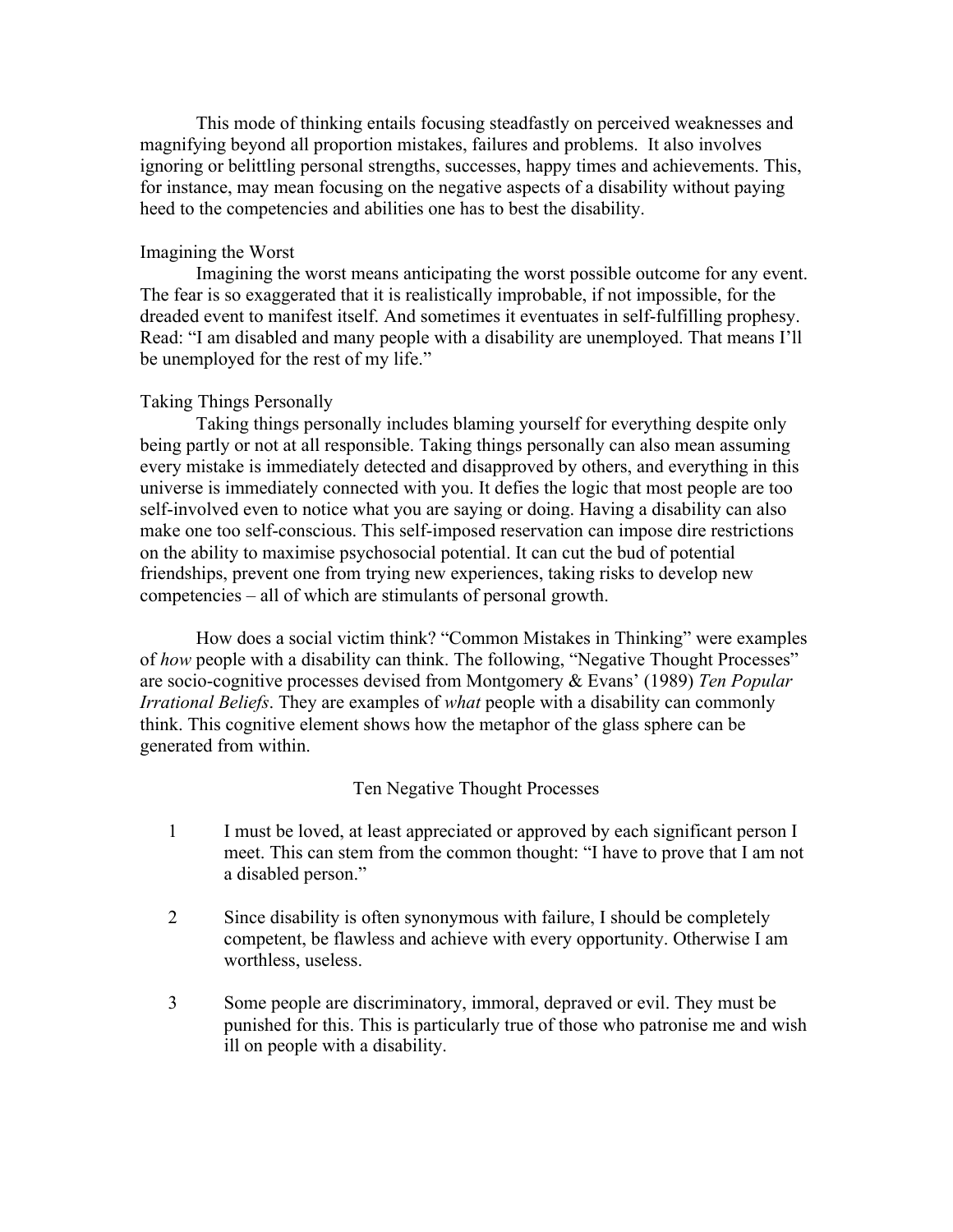- 4 I will never be normal and I've had enough. My life is helpless and hopeless because I have a disability.
- 5 Unhappiness, including mine, is the result of society's wrongs against people with a disability. Society is to blame for my plight, not me.
- 6 I should worry a great deal about dangerous, unpleasant or frightening things. Social wrongs always need to be righted.
- 7 My life is extremely hard because I have a disability. This means I am entitled to allay difficult or unpleasant tasks or problems rather than to address them. Ignore the problem and it will go away. Better safe than sorry. No one will notice and it is okay because I have a disability.
- 8 I have to have that stronger person in my life. I am one half of a whole, otherwise I am not a complete person. That is why having a partner makes me feel normal and not disabled.
- 9 I cannot do anything right because I have a disability. My history is riddled with mistakes and misfortune because I am not normal. This is the reason why I have my problem(s) now.
- 10 I ought to ease the suffering of others. If I do not I am a bad person**.**

These negative thoughts are rife with "I must," "I ought to," "I have to," and "I should". Thus we can feel the obsessive-compulsive nature of the social victim's thought processes. We can sense the anxiety evident in victimisation--the result of self-defeating cognitive processes. Stigmatisation has nothing to do with it, nor has a physical, sensory or intellectual "abnormality" for that matter. Imperatives and absolutes are disabling thought processes. They cripple able bodied "normals" and disabled people alike. Whilst these thoughts were made in the context of an individual's perceptions of the world, the concept of disability can transcend to the group realm.

Analysis: How Victimisation Can Manifest in Disability Studies

The macro sociological or political activist approach of appealing to one or many social establishments that oppress people with disabilities can be counterproductive. Political activism, stated Tom Shakespeare (1997, p. 31) "is a very powerful rhetoric device for demanding social change," because "it identifies society as the main problem for disabled people, but it says little about the experiences of disabled people"– explicitly, psychosocial experiences. Consequently, the disabled can remain exiled as a ghettoised social minority who are "considered as a separate political and social constituency" never operating on par with others (Shakespeare, 1997, p. 31).

Disability Studies has defined disability as a social construct. It shows how people with a disability transgress overarching social norms, values and beliefs. It has also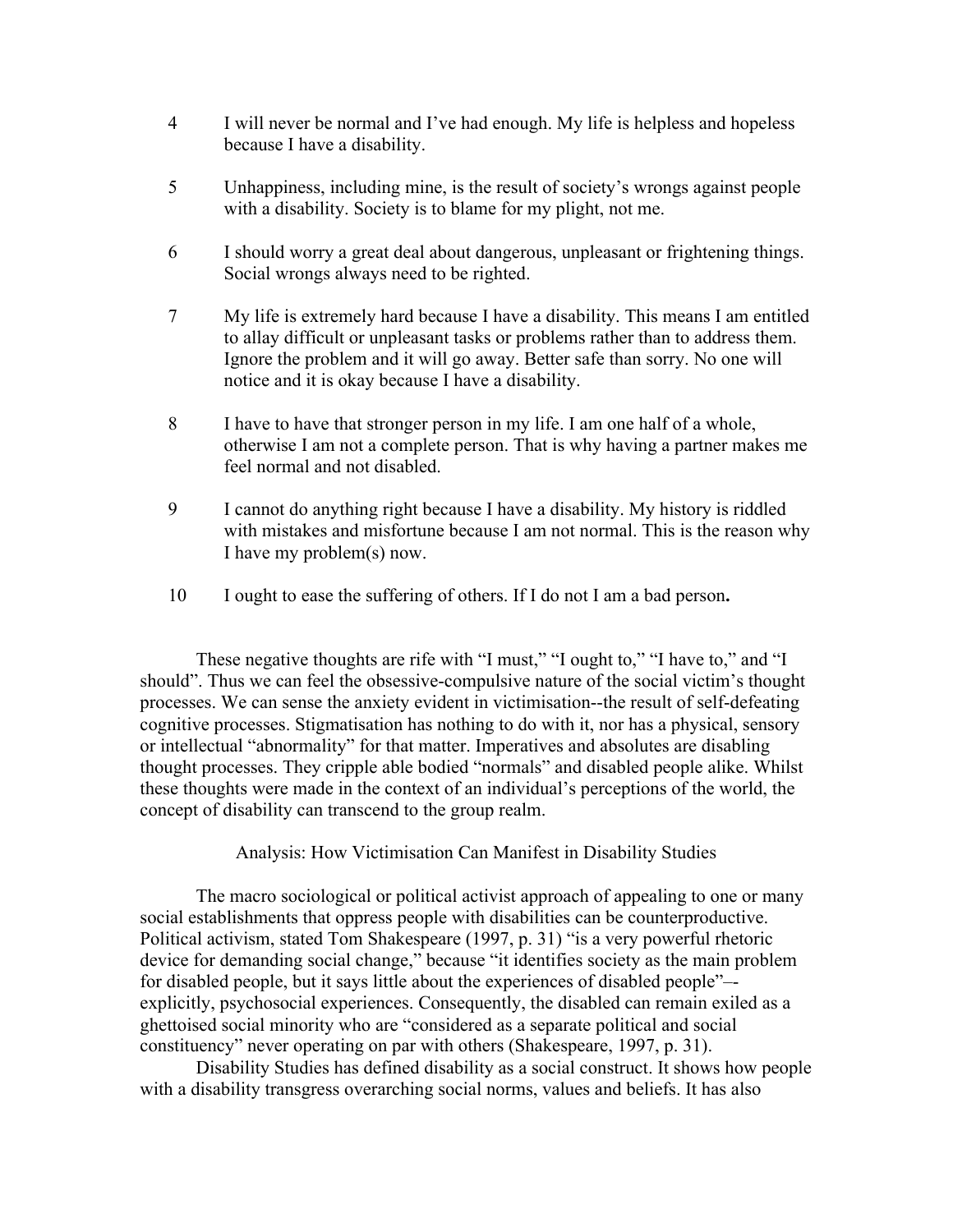generated many positive changes that have influenced policy making and perceptions in society at large. Thus, Disability Studies shares similarities with Feminism, Gay and Lesbian suffrage and Indigenous studies. Kinship is shared in the social model. The following randomly selected quotes reflect a sentiment Disability Studies has inherited from other civil rights movements:

"The disablement lies in the construction of society, not in the physical condition of the individual" (Brisenden, 1998, p. 24).

"We are disabled by the lack of social and personal support. We are all disabled by society's barriers" (Cooper, 1997, p. 39).

"Disabled people are disabled not by the fact of their impairment, but by disabling prejudice and discrimination" (Cooper, 1997, p. 39).

Society is the problem, not me. There is a lot of truth in the statement that society "makes" a disabled person (Scott, 1969). But how much of this social phenomenon is externally imposed or internally driven? Barriers do exist, so too does discrimination and prejudice. But comments like these cast the blame onto society and can detach the individual from stigmatisation processes. They miss the crucial importance that self determinism has to play in garnering social acceptance. How? Proactive measures required for psychosocial potential maximisation–what the individual can do to negate the forces of stigmatisation and avoid the perils of victimisation–-are neglected.

The political activist impulse, in an extreme form, can mirror fundamentalist ethos apparent in other civil rights movements who use the social model. The works of Andrea Dworkin, Susan Brownmiller and Catherine McKinnon are the feminist equivalent (Paglia, 1995). Disability Studies has the potential to become a safe haven for victims to share and air personal grievances in the guise of political activism. The result could be similar to the current crisis of victimisation experienced by feminism--a concern voiced by non-conformist feminists such as Eva Cox, Helen Garner, Christine Hoff Sommers, Camille Paglia, Katie Roiphe, and Elizabeth Wurtzel. Also, we can be drawn into what feminist Eva Cox (1996, p. 80) called a "competing victim syndrome."

Mark Deal's (2003) article *Disabled People's Attitudes to Other Impairment Groups* does not specifically address the notion of competing victims. But he does speak of a hierarchy of impairments. He devotes much of the article to the perceptions of able bodied adults and children of people with disabilities, before analysing the views of people with disabilities on the same subject. He shows the exclusion of a person with dyslexia from a support group for people with disabilities and uses this notion as a thesis that can be generalised across the spectrum of disability activism. Certain disabilities have more status than others, more privilege. Individuals with these disabilities are deemed to have greater ownership of disability. There is also an unwritten rule that the greater the person's ability to assimilate into mainstream society, or the more invisible their disability, the less equal they are amongst others with a more "abnormal" disability. Hence, a person with dyslexia is less an equal than a person in a wheelchair. The antiassimilation politics of Deaf culture is another example of political activism causing adverse affects. It is why deaf individuals, who pursue, attain and sustain relationships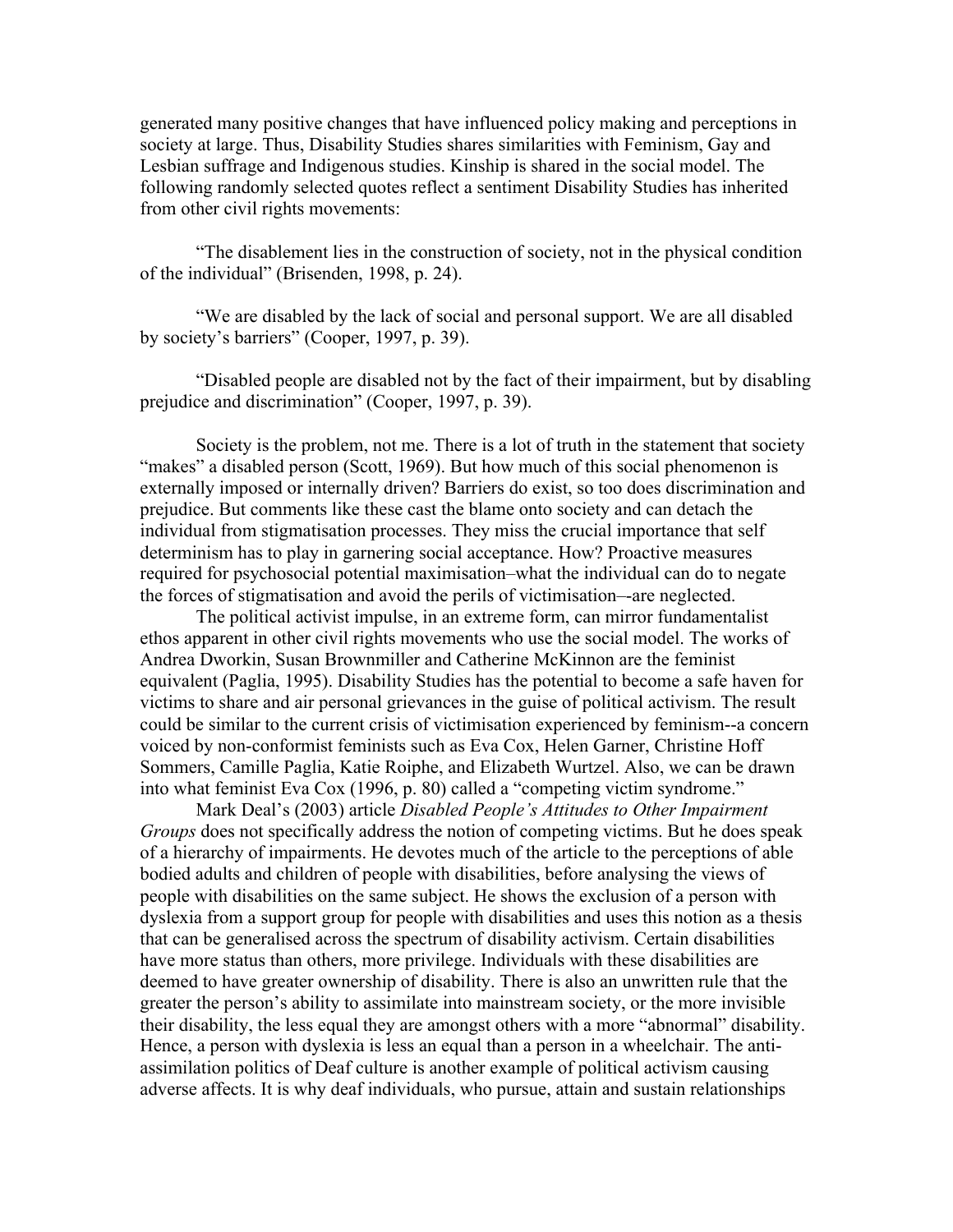with hearing peers are deemed to be "uncritically" embracing a lifestyle that betrays their deafness (Lane, 1993, p. 7). Identity politics framed in this manner can exclude valuable human resources-people who can help us move beyond the traditional perception of disability as an ontologically intolerable experience.

As suggested, the social model tends to be overly concerned with how social factors "create" a disabled person. There is a limit to how much social barriers can be deconstructed using the social model of disability. Disability, like race or gender, is not wholly the product of external or structural influences. Wheelchair friendly buildings may allow physical access for a person using a wheelchair, but the psychosocial dynamics can remain largely unaltered. The person can still be an inhabitant of a glass sphere, be socially scared and psychologically impaired. As Daniel Johns (2003) sang, "All the bridges in the world won't save you if there is no other side to cross to." "Building bridges" or pathways, which is the product of deconstructing structural barriers and the true value of the social model, is crucial. But true integration, assimilation with the mainstream, breaking out of the glass sphere, requires competence with psychosocial skills in a personal domain. Where the social model of disability places the onus on society this new way of thinking imposes responsibility on the individual. This aptitude determines the extent and quality of relationships with the "Other"–those known as "normals." Surprisingly, few disability activists have taken advantage of the proactive micro-sociological thought at our disposal –namely the works of cognitive behavioural theorists. Nor has there been a comprehensively devised intellectual framework that assists people with a disability in becoming ontologically-secure, self-actualising agents.

#### Disabled Heroes

Some disability theorists view psychosocial potential maximisation as problematic. They claim that the "process of adaptation" is expected of people with impairments in order to become as "normal" as possible. This pressure can be overwhelming, if not more disabling. Additionally, those who perceivably "overcome" or "eradicate" their disability are sanctified and viewed as exemplars, whereas the perceived majority who do not achieve or aspire to this idealised perception of disability are deemed lazy, pathetic and antisocial. Susan Wendell (1997, p. 271) refers to the sanctified exemplars as "disabled heroes": "people with visible disabilities who receive public attention because they accomplish things that are unusual even for the ablebodied." Lennard Davis (1995, p. 10) supports this claim that the majority see the disabled as individuals without abilities, social function or status, and those who "perform successfully" somehow lose their disability. The manufacturing of "disabled heroes" creates a "feel good" factor that is comforting to the able-bodied and fuels the myth that "science will eradicate the disabled body" (Davis, 1995, p. 40). This is often perpetuated by tabloid newspapers and television citing the "miracle of medical science" for "cures." An example is the media's portrayal of people who have successfully received a cochlear implant. Those content with their deafness, and I am one, are deemed abnormal because they have not adhered to the ableist conception of eradicating their disability via a perceived medical marvel. Hence, sanctified disabled heroes can serve to increase "the 'otherness' of the majority of disabled people" (Wendell, 1997, p. 271). It is worth remembering that the disabled hero often has social, financial or physical resources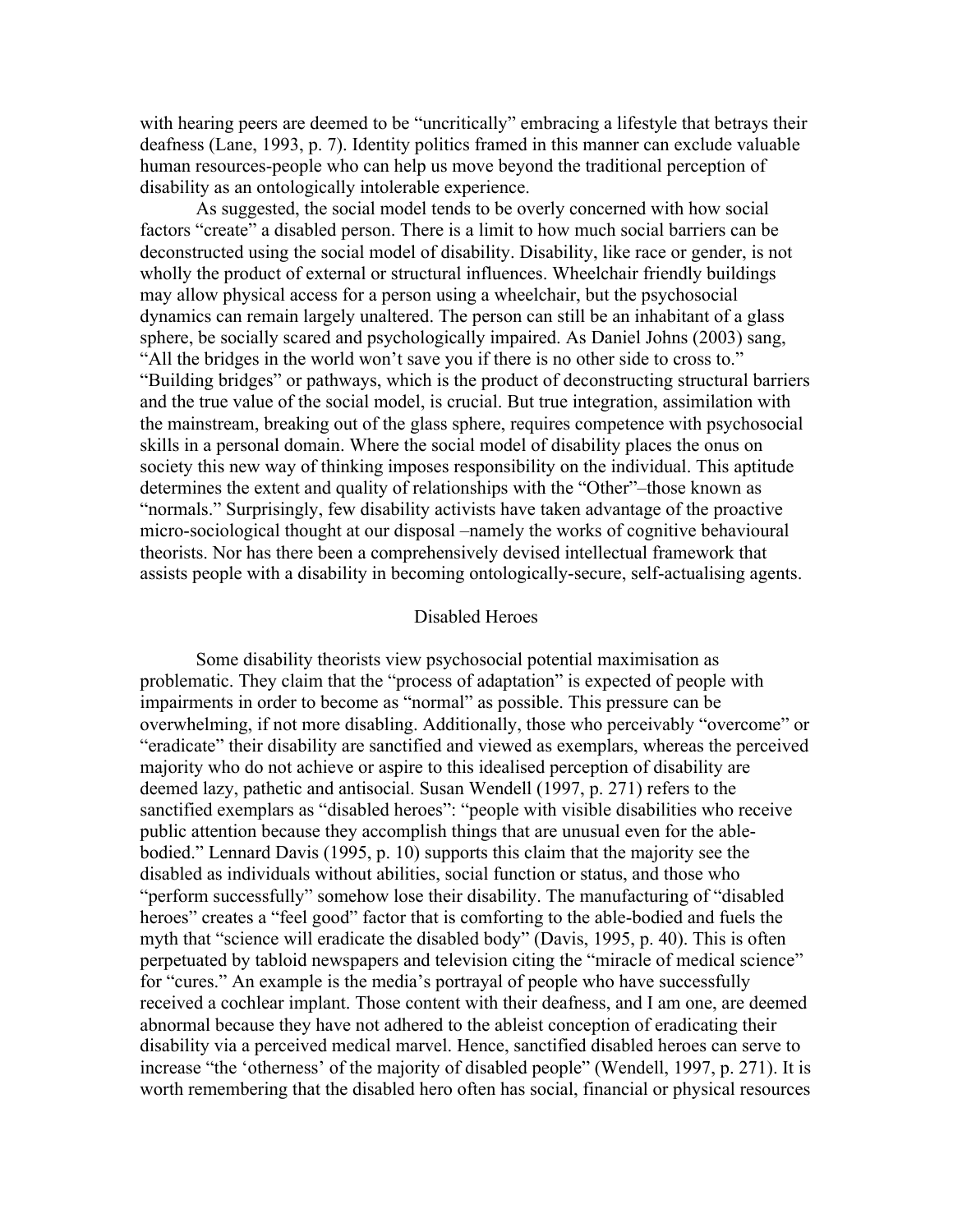that are unusual for most people with disabilities. Abraham Maslow would argue that their basic needs have been gratified because it is precisely these support systems that have enabled them to maximize their psychosocial potential. But disabled heroes should not be dismissed on the basis of their being perceived exceptions to the rule.

Criticisms by Wendell, Davis and the like are constructed by assistance of the epistemological prism that is the social model. Whilst directed at ableist media practices, aforementioned citations by each author intonate cynicism towards "disabled heroes." This attitude can come at cost. It evokes the question: "Is it wrong for people with disabilities to maximize their psychosocial potential?" More damning still is shunning a wealth of knowledge these people can possess to negate stigmatisation and avoid the perils of victimisation. How do they do it? This is a question the social model of disability is ill-equipped to answer. Why? The telescope is on overarching macrosociological structure. A microscope, micro-sociological investigation, is required to see how people with disabilities maximize their psychosocial potential.

Psychosocial potential maximisation could be interpreted as "becoming as normal as possible." This is a mistake. Although there is an element of normalisation, this proposed epistemology is devoid of sinister ableist notions of repairing a broken body, of denying one's disability. Where the medical model of disability is one-dimensional, psychosocial potential maximisation is multi-faceted. It involves knowing, developing and mastering as many social and psychosocial competencies as one's potential can permit. Put simply, the imperative is to purposefully seek out and continue a lifestyle that is healthy for both body and soul. This is as close as one can be to being happy (Cskszentmihalyi, 1992). Thus, normalisation is incidental and not the paramount goal. Normalisation, which comes through actively sustained and maintained interdependence, is a by-product among many.

Disability Studies has a responsibility to learn personal characteristics and lifestyle practices that increase the likelihood of living a rewarding life with all kinds of disabilities. By thinking outside the social model, taking a micro-sociological approach, "disabled heroes" may show us that living with a disability is manageable. Disability is not purely the product of ableism and can be deconstructed on a personal level. Disseminating and utilising this micro-sociological knowledge is no different than sportspeople learning and executing specialized skills to best their ability in a chosen sport. Psychosocial potential maximisation embraces all social spheres in a person's life and contributes to personal well being. Finally, investigation into proactive lifestyle skills learned from "disabled heroes" is not just for academic benefit. People whose lives are impacted by disability, ordinary citizens with a disability and their significant able bodied others, have an insatiable demand to have their needs met on a personal and interpersonal level. This brings us to the next section.

### Significant Others and Researchers who are an Outsider

Each and every person with a disability has significant others in their lives. As David Wright (1993, p. 5) stated about his deafness:

"About deafness I know everything and nothing. Everything, if forty years firsthand experience is to count. Nothing, when I realise the little I have to do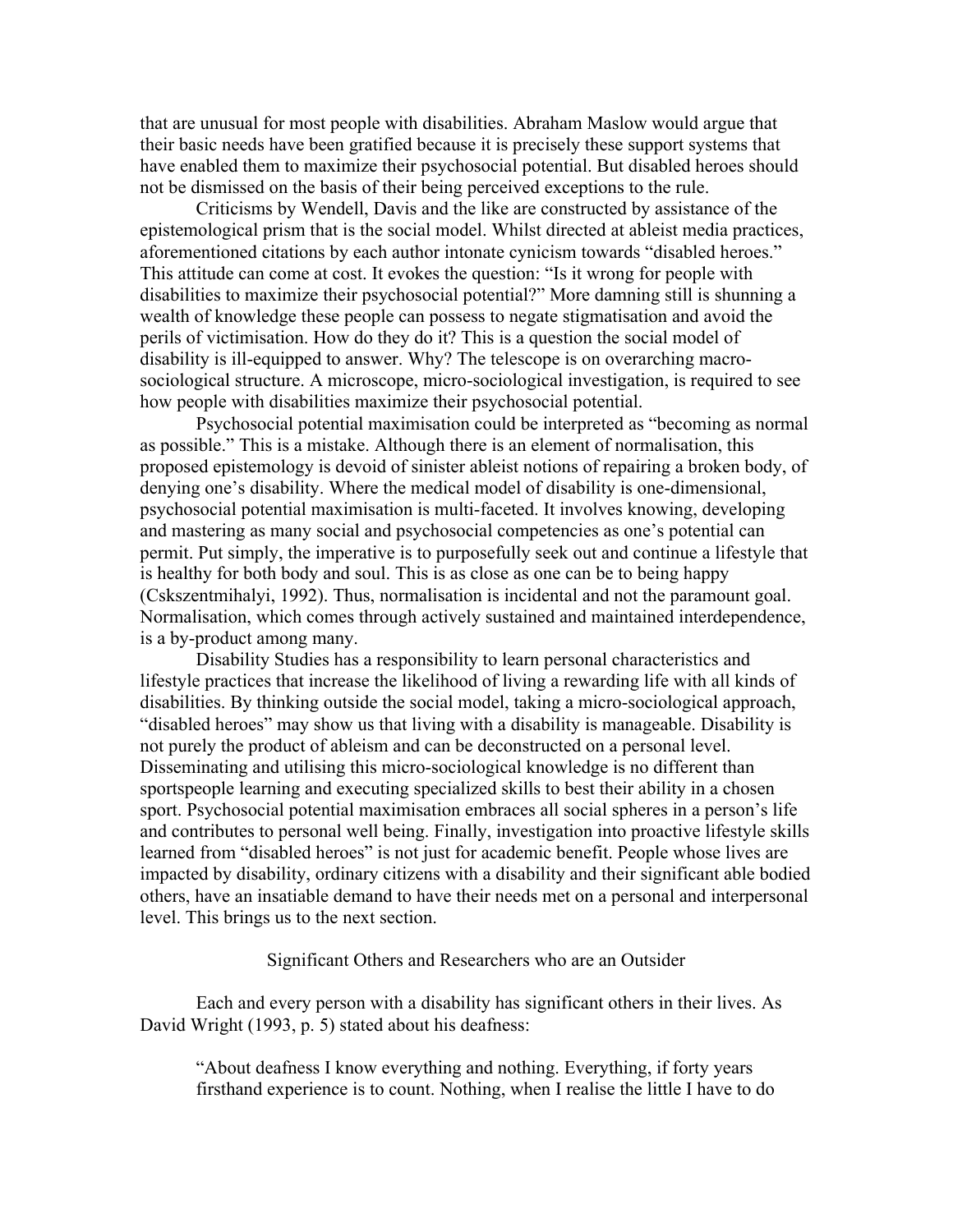with the converse aspects of deafness – the other half of the dialogue. Of that side my wife knows more than I."

Disability Studies, as Jill Humphrey (2000) argued, is at a dire risk of alienating a vital resource - significant others in the lives of people with a disability. These people include partners, family members, peers, professionals and assistants who are a supporting cast in the lives of people with a disability. Disability is an extremely personalised experience. But our experience is shared, our loved ones and peers can have an affinity with disability that far exceeds our own. Our voice is not the only voice. The experience of disability is holistic, not just individualistic.

A parent of a child with cerebral palsy, providing they care and love their child, has an intimate and expert understanding of that specific disability. They have experienced the unique psychosocial processes that have occurred since the birth of their child. This knowledge is often undervalued. It is certainly under-utilised. Subsequently, future generations of parents with children who have cerebral palsy will endure the same cumbersome, painstaking process. This learning process, often a lonely one that need not be so isolating, is wrought with trial and error. One crucial problem is that the legacy of knowledge experienced by previous generations of parents is lost. There are two reasons, which can be linked to the social model. Firstly, the experience of parents who have a child with a disability is deemed less important than the experience of the disabled person. The same ideology applies to the experiences of significant others. Secondly, the psychosocial dynamics of disability have been placed a distant second to the social model in academic inquiry. Undermining psychosocial dynamics indirectly undervalues and excludes the experience and skills of significant others, able-bodied researchers and "disabled heroes".

Believing "the other half of the dialogue" of disability is vicarious at best is a fallacy (Wright, 1993, p. 5). The partner of a woman who has actively chosen a life as a non-signing deaf person in mainstream society has a specialised perception of the psychosocial dynamics specific to that phenomenon. She/he is emotionally equipped to nurture the ontological security of her/his cherished friend and lover. That intimate experience, as Wright insinuated, is not vicarious but equal with the person who has a disability. Significant others are not strangers looking in from the outside but insiders operating from within. Exclusion of able-bodied people from disability discourse for the sake of identity preservation can be counterproductive (Humphrey, 2000). Ignoring significant others, their voices and vision, defeats the purpose of understanding disability as a whole–in particular the specialised knowledge and skills of psychosocial potential maximisation that significant others can offer.

The same can be said of the able-bodied researcher. Providing their minds are stimulated, their hearts are keen and their work is meaningful, what is the problem? Yet it is naive to assume a researcher coming from another civil rights headspace can immediately slot into the disability mode of thought. A gay able-bodied researcher may have an intimate understanding of societal pressures that come with being a same sex lover. But that experience alone is not enough to adequately understand disability. I have equal credibility writing about feminist issues, as I am a white heterosexual male who has had a profound hearing impairment since the age of five. People researching disability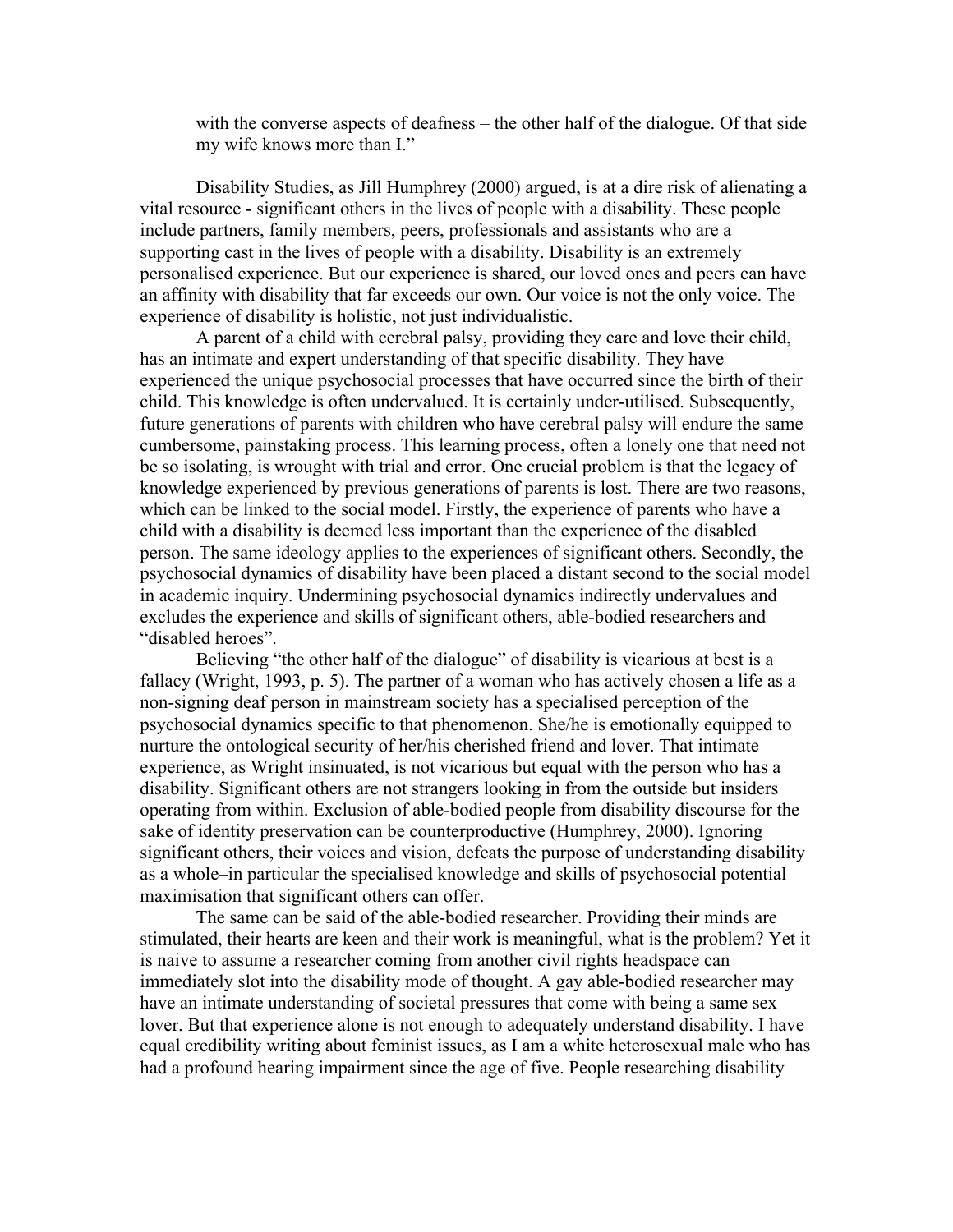need to have lived with a person with a disability, to have been a significant other in a person's life.

Overreliance on the social model of disability can inadvertently package its practitioners and believers as disabled. Embracing reactive identity politics can engender navel gazing questions like, "Can a fat woman call herself disabled?" Charlotte Cooper (1997) provided a strong argument that justifies the importance of differentiating what constitutes disability. But disability need not be limited to a physical, sensory or intellectual "abnormality." The concept of disability transcends to the emotional or psychic domain-something that is outside the square of the social model.

Beyond the Social Model and Post Structuralism: Epistemological Innovation

"Rarely," wrote Fiona Campbell (2001, p. 1), "Is the matter of ontology considered a paramount concern in unpacking the ways in which a 'disabled person' is produced." Ontology concerns the psychosocial dynamics in a person's life and how they manage these dynamics. Often, people with a disability are assumed to be in an irreparable "static" emotional state. Furthermore, Campbell (2001, p. 2) states that disability "is assumed to be ontologically intolerable" and certainly not an autonomous experience. We know living with a disability need not be an ontologically intolerable experience. But, as Campbell stated, little investigation has been made into how we can master what is presumed to be an ontologically intolerable experience. We are yet to devise a comprehensive socio-cognitive processing approach in Disability Studies–to go beyond the social model as it were. That does not imply the social model is redundant. The proposed approach absorbs the social model whilst advocating and executing a psychosocial potential maximisation epistemology in Disability Studies. The social model could provide a foundation upon which a micro-sociological model can be built.

The reason why ontology has been rarely considered in disability thought could be because there has been too much description and analysis; too little prescription. Analysis and description serve mainly to provide the dimensions of stigmatisation. This is vital, but it says little about the self-generated elements of victimisation and psychosocial potential maximisation. Academically, the over-reliance on description and analysis may suggest the social model is a restricted epistemology in a disability context. Part of the problem is a strict adherence to Post Structuralist and Interpretivist thought. Post Structuralism describes an overarching belief that scientific rationality is increasingly becoming ineffective and anachronistic (Denzin & Lincoln, 1998). It connotes the replacement of empiricist thought and practice with an increased emphasis on a plurality of viewpoints (Jary & Jary, 1991). Post Structuralism is social analysis that attempts to unearth dynamics beneath surface appearances. It strives to conceptualise deeper, more "real" social structures and power dynamics (Giroux, 2001). Interpretivism, which is primarily qualitative research, entails a researchers' involvement with the researched. It empowers by connecting people otherwise not connected. The research is interactive, inclusive, dialogic and democratically esteemed rather than hierarchical, separative and categorically validated (Ferguson, Ferguson & Taylor, 1992, p. 296). Interpretivism has given voice to people with a disability, has shown that the reality of disability is distinct from the medical model and ableist conceptions of disability. Where Post Structuralism has demonstrated social structural implications, Interpretivism has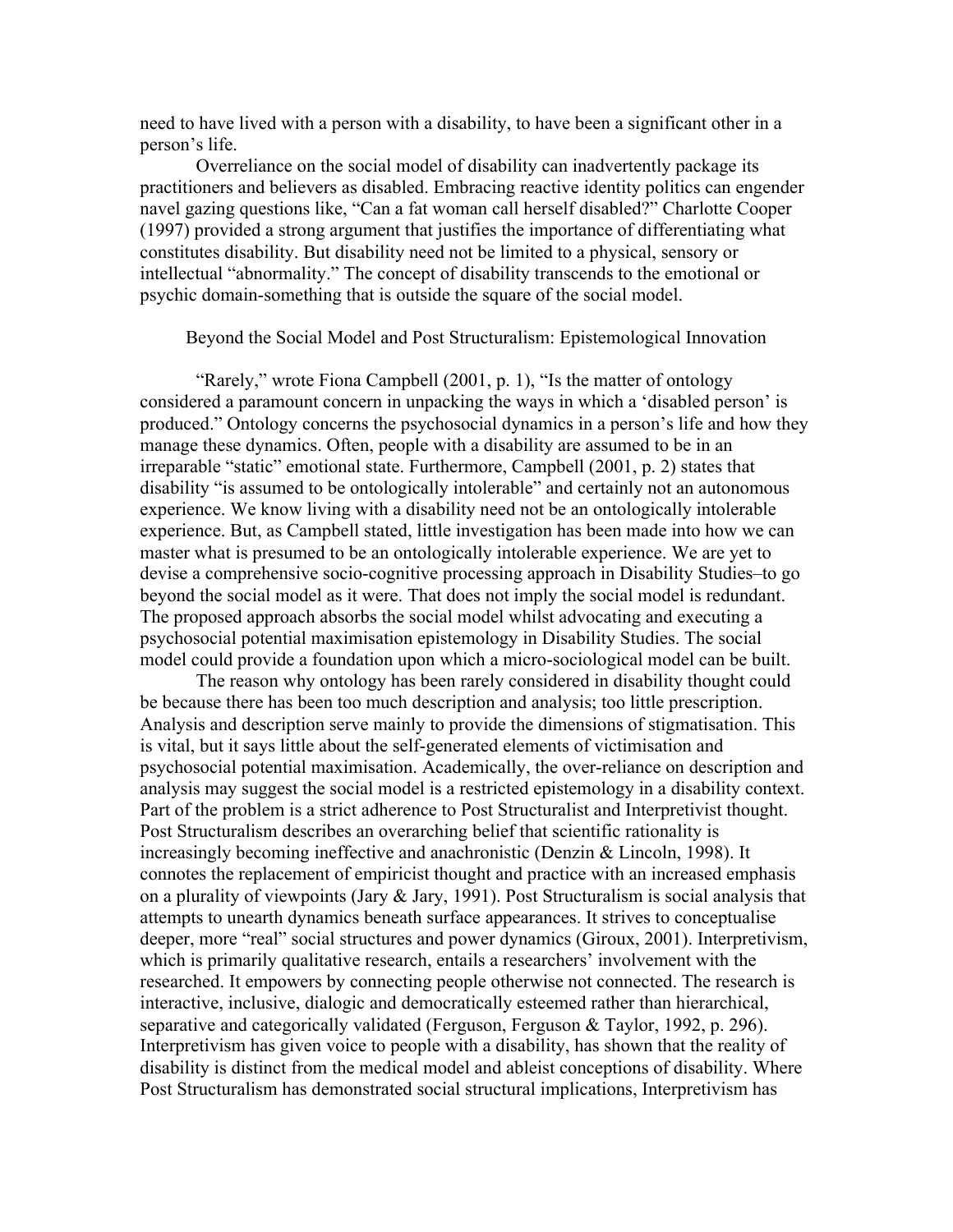provided previously unacknowledged personalised insights. Post Structuralism is the parent epistemology of Interpretivism. In context, this helps explain that Post Structuralism is perhaps more prevalent in Disability Studies than Interpretivism.

While Post Structuralism and Interpretivism have achieved a richer understanding of disability, both are still locked in describing and analysing. Interpretivist investigation in Disability Studies is yet to comprehensively explore the vital concept of ontology and how this influences the lives of those experiencing a disability. Active participation consists of two parts to a whole. The environment is one half and the internal thought processes are the other. Prescriptive measures for psychosocial potential maximisation are required to by-pass victimisation and negate the forces of stigmatisation. This connotes equipping people with a disability and/or their significant others with emotional tools to live an ontologically productive lifestyle relative to the restrictions of disability. Interpretivism has the potential to help us understand these micro-sociological lifestyle practices. Increased focus and understanding on how people with a disability utilise their socio-cognitive skills can accelerate the deconstruction of traditional modes of disability, especially if this knowledge is disseminated, shared and practiced. Qualitative research also has the power to include the voices of significant others in disability research. Prescription is the action component of theory–a critical concept not fully utilised let alone understood in Disability Studies.

# Prescription: Psychosocial Potential Maximisation

Questioning traditional modes of thought has been the first step towards detraditionalising disability. This is a sociological perspective. Actively deconstructing disabling environments on an individual level is another step. This is a psychosocial perspective. By seeing society as the sole problem we can perceive ourselves as members of an oppressed minority and not as autonomous social agents. How we think affects how we behave. How we behave determines the quality of our lives (Harvey, 1998). These are the two core concepts of cognitive behavioural therapy. Successful implementation of prescriptive measures requires incorporating cognitive behavioural theory into Disability Studies. Detailed analysis regarding the social integration of people with a disability is too comprehensive to address in this article. However, key issues could be (a) realistic expectations, (b) assertiveness training, and (c) pre-preparedness. In short, expectations relate partly to identifying situations in which the individual is more likely to maximise social interaction. Expectations also involve challenging "what you think" or "how you think"–the Belief System which will be explained shortly. Assertiveness training involves developing confidence and competence in skills that enable a person to actively and independently operate in social situations. Pre-preparedness is training in identifying possible threats and preparing oneself to deal with these social situations beforehand. These are examples of psychosocial skill training. Mastering these skills leads to psychosocial potential maximisation and a better quality of life for people with and without a disability.

Humanist psychologist Abraham Maslow is renowned for his theory of selfactualisation. Self-actualising individuals are self-sufficient people who maximize their psychosocial potential in a diverse and perpetual manner. Maslow's works cannot be condensed in one quote, but the following identifies self-actualising traits as: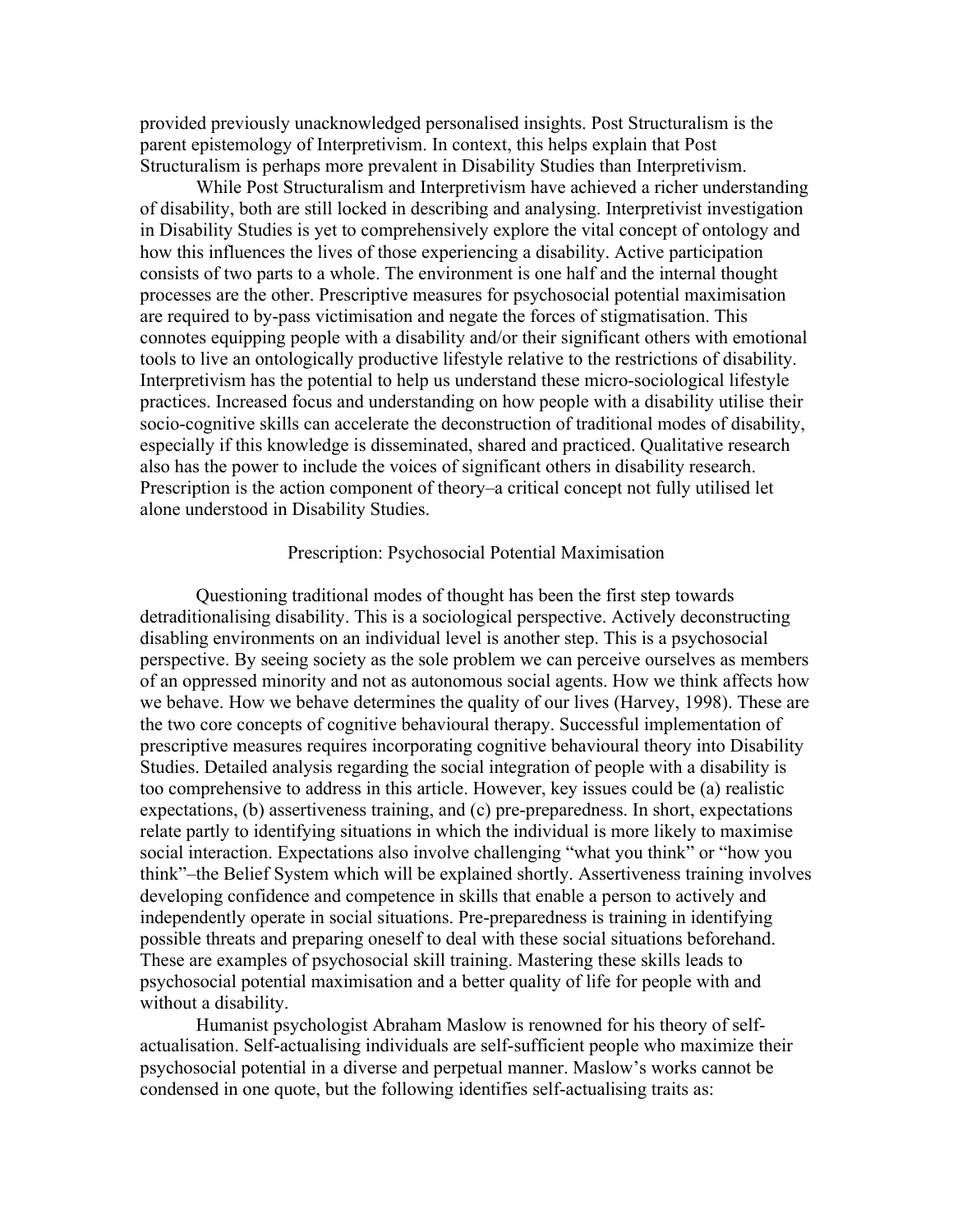"… Self-decision, self-government, being an active, responsible, self-disciplined, deciding agent rather than a pawn or helplessly 'determined' by others ... [Selfactualising people] make up their own minds, come to their own decisions, are self-starters, are responsible for themselves and their own destinies" (Maslow, 1970, p. 161).

Social destiny has direct links with psychologist Julian Rotter's (1972) notion of Locus of Control. People who believe their fate is determined by outside forces/chances have *external locus of control*–a core component of victimisation. Those with *internal locus of control* believe and demonstrate their destinies are in their control. Where people with internal locus of control consciously and autonomously maximise their psychosocial potential, those with external locus of control have not developed or utilised skills necessary to determine their quality of life–they are, and behave like, a pawn helplessly determined by others or the mythical unseen hand of fate. Numerous studies have shown "internals achieve more in school, act more independently, and feel less depressed than do externals" (Myers, 1995, p. 489). As determined by Maslow and Rotter, selfactualising individuals execute internal locus of control in their everyday dealings with the world. From this, a transition can be made into how victimisation can be by-passed via prescriptive measures for psychosocial potential maximisation. This entails changing "how you think" and "what you think."

Some people by nature appear to be successful at everything they do. Maybe they are competent with managing their thought processes, and are better able to utilize internal locus of control. The following thought maps show the mechanics of what Coleman alludes to as socio-cognitive processing. They are an elaboration of themes in Davis, Esheiman & McKay's (1982) *The Relaxation & Stress Reduction Workbook*.

### $A > C$

"A" equals the Activating event and "C" equals the emotional Consequence/s. Simplistic thinking sees A directly causing  $C$  – outside events causing internal monologue and feelings (Bourne, 1990). This thinking is reactive, not proactive. It also suggests the presence of an external as opposed to an internal locus of control. "She said this about me, and that means I am a loser" – activating event and emotional consequence. The negative thoughts create negative consequences. What cognitive behavioural therapists do is look at the "B" – the person's Belief system – in between " $A$ " and " $C$ ."

## $A > B > C$

The Belief system is how you view the issue at hand. "Society is to blame, not me" is a Belief. The Ten Irrational Thought Processes are Beliefs, so too are the Ten Rational Thought Processes. It is the interpretation of the Activating event that determines the Consequence/s. A does not cause C, B causes C – beliefs cause emotional reactions (Davis, Esheiman & McKay, 1982). The role of cognitive behavioural therapists is to challenge these negative Beliefs and change them into positive Beliefs.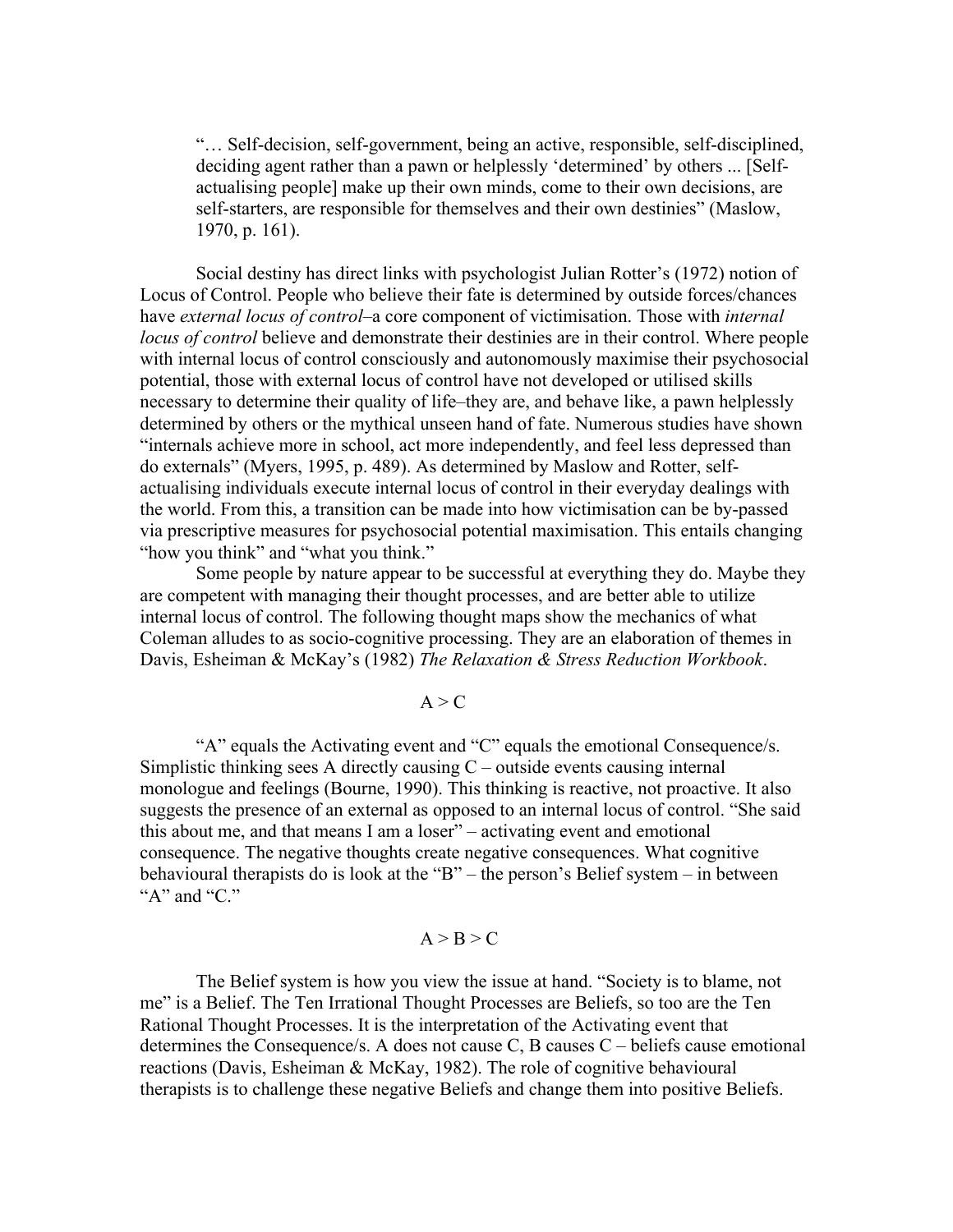Following the A-B-C logic, proactive Beliefs ensure positive outcomes or emotional Consequences. A thought such as, "My life is miserable because I am stigmatised," is likely to create negative Consequences. A proactive self-actualising person is able to identify these reactive thought processes, challenge them and act upon them (Bourne, 1990). They think, "My disability is only part of who I am, but I can be friends with a diverse range of people." Thus, they are likely to create positive Consequences for themselves. Application of this to a diverse range of events may see general practices of proactive coping strategies. In all, this approach is likely to increase a person's quality of life.

The following Ten Rational Thought Processes derive from Montgomery & Evans (1989), and are rational responses to the Ten Negative Thought Processes. Again, they are placed in the context of disabilities.

# Ten Rational Thought Processes

- 1 I have a need to be loved, liked or appreciated by some people in my life. This will not always happen. I will feel lonely and disheartened because of it. But, I can cope with these emotions. My disability need not be an obstacle to this. I can make constructive steps to pursue and maintain better relationships.
- 2 I want to succeed. Risk taking is never without occasional failures or periods of ill fortune, even for people without a disability. I will feel bad when this happens. But I can cope and persevere by trying better next time.
- 3 The world never has been and never will be a fair place, especially for disadvantaged minorities like people with a disability. Some people have done and do bad things. Upsetting myself will not change it.
- 4 My expectations will not always be met, but this is manageable. I can usually take constructive steps to ensure my expectations are met. But, if I cannot, exaggerating my disappointment makes things worse.
- 5 Factors outside my control can influence my problem(s). Prejudice and discrimination towards myself and others with a disability are real. But my present thoughts and actions can worsen the problem(s). I can control these.
- 6 There is a time to think about the future, but too much worry can make me unhappy. This is especially true when my disability can affect my aspirations. However, I can prepare for possible threats/problems that may or may not be directly related to my disability. That is the best anyone can do.
- 7 Adversity can be difficult and particularly unique because I have a disability. But I can cope with these times. Avoiding problems just gives me longer to worry about them and makes me stressed. Issues will remain.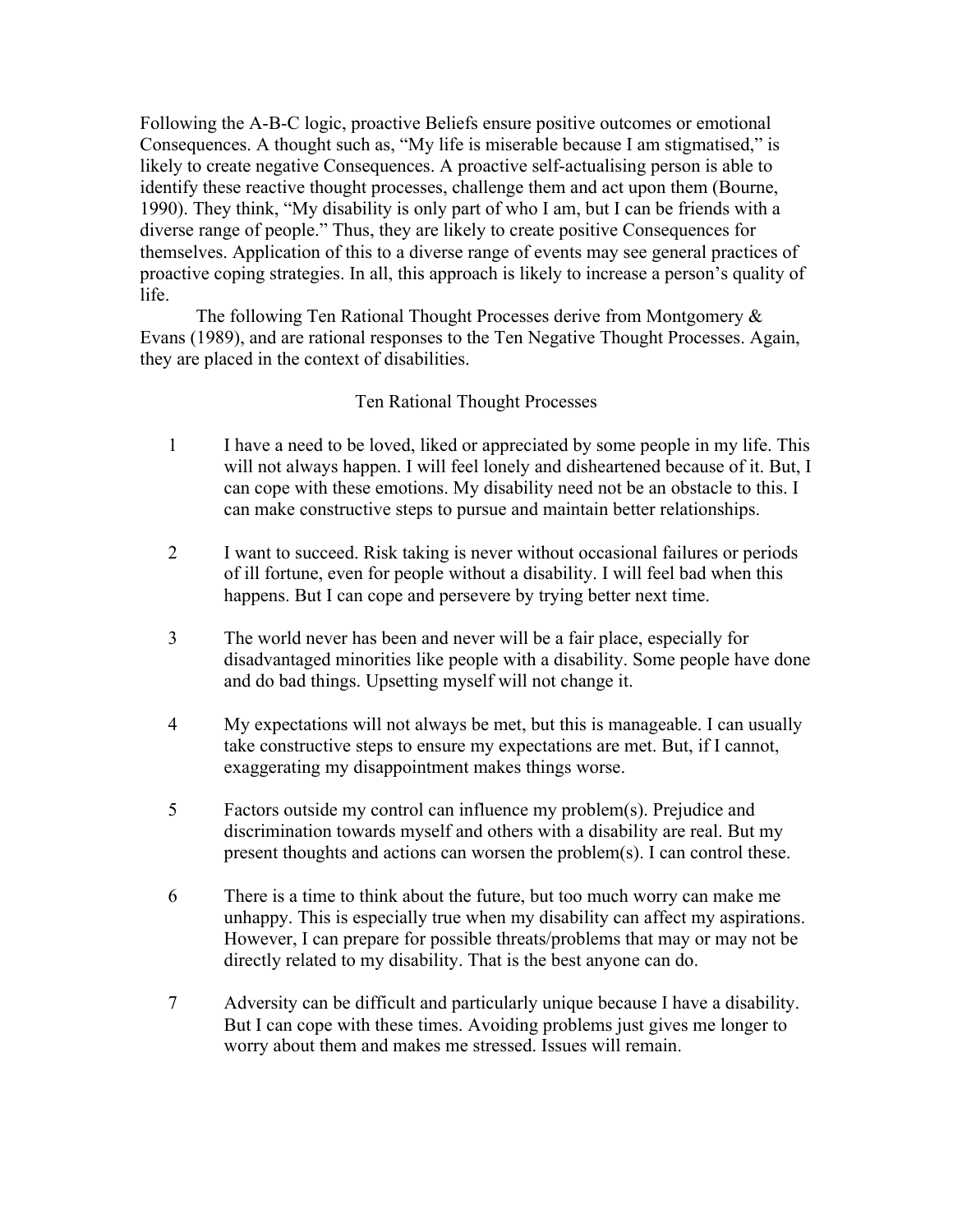- 8 Support from others when I want it is good. But eliciting pity or sympathy is destructive and offers no potential for personal growth. The person I need to rely on the most is myself.
- 9 Having a disability can cause troubling experiences and past events may cause current problems. But my thoughts and actions can keep them 'alive' and I have control of these.
- 10 It is disheartening to see others in trouble. But I cannot help them when I make myself miserable. I can manage feeling sad, and sometimes I can constructively help them.

These thoughts are proactive, not reactive. Instead of going straight from A to C, you stop at B before going to C (Davis, Esheiman & McKay, 1982). The Belief system determines the thoughts, actions and emotional consequences of a person—their ontology. It is not what happens to me but how I view it. My Belief system determines the nature of my emotional Consequences. From a disability perspective, people with a disability can actively deconstruct what it means to be disabled through positive thought processes. This is proactive, not reactive. Destiny or fate is internally as opposed to externally driven. Thus, social structures-the Post Structuralist approach to disability have little or no part to play. Enacting positive thought processes creates constructive pathways to happiness, i.e. psychosocial potential maximisation. Social destiny is personally, as opposed to socially, determined. Hence, in an epistemological context, there is a fundamental shift from external factors to internal influences determining quality of life for people with a disability. This is the defining difference between the epistemologies of Post Structuralism and Reflexive Sociology. The latter refers to the works of Beck and Giddens (Beck, Giddens & Lash, 1997). Reflexive sociology connotes social relations that are not fixed and macro and micro-sociological realms that are mutually influential. Each shapes the other. Thus, there is the prevalent theme of individualisation—a contemporary sociological phenomenon whereby individuals increasingly "cannot rest content with an identity that is simply handed down, inherited, or built on traditional status" (Giddens, 1996, p. 192). Since the onus is on individuals, their thought processes—how they view the world and deal with it–takes on even greater importance. Hence, there is a need for Reflexive Sociology to supersede Post Structuralism as the principle research paradigm in Disability Studies.

Developed competency with the Ten Rational Thought Processes also has close ties with Jane Loevinger's (1976) "tolerance of ambiguity," which incorporates the willingness and capacity to entertain numerous perspectives of reality, not simply one's own viewpoint. Accordingly, such a person is better able to acclimate to various circumstances. They are adept in converting "entropy into a consistent flow of experience," which is not simply turning sadness into happiness, for instance, but the ability to competently manage adversity (Giddens, 1996, p. 192). They are able to go from A to C via B. Their flexible Belief system enables them to tolerate ambiguity. Conversely, a person displaying intolerance of ambiguity appears rigid in their thinking and, thus, has difficulty in managing potential threats to their worldview. Typically, they are emotionally "locked," inflexible and are usually practitioners of the Ten Negative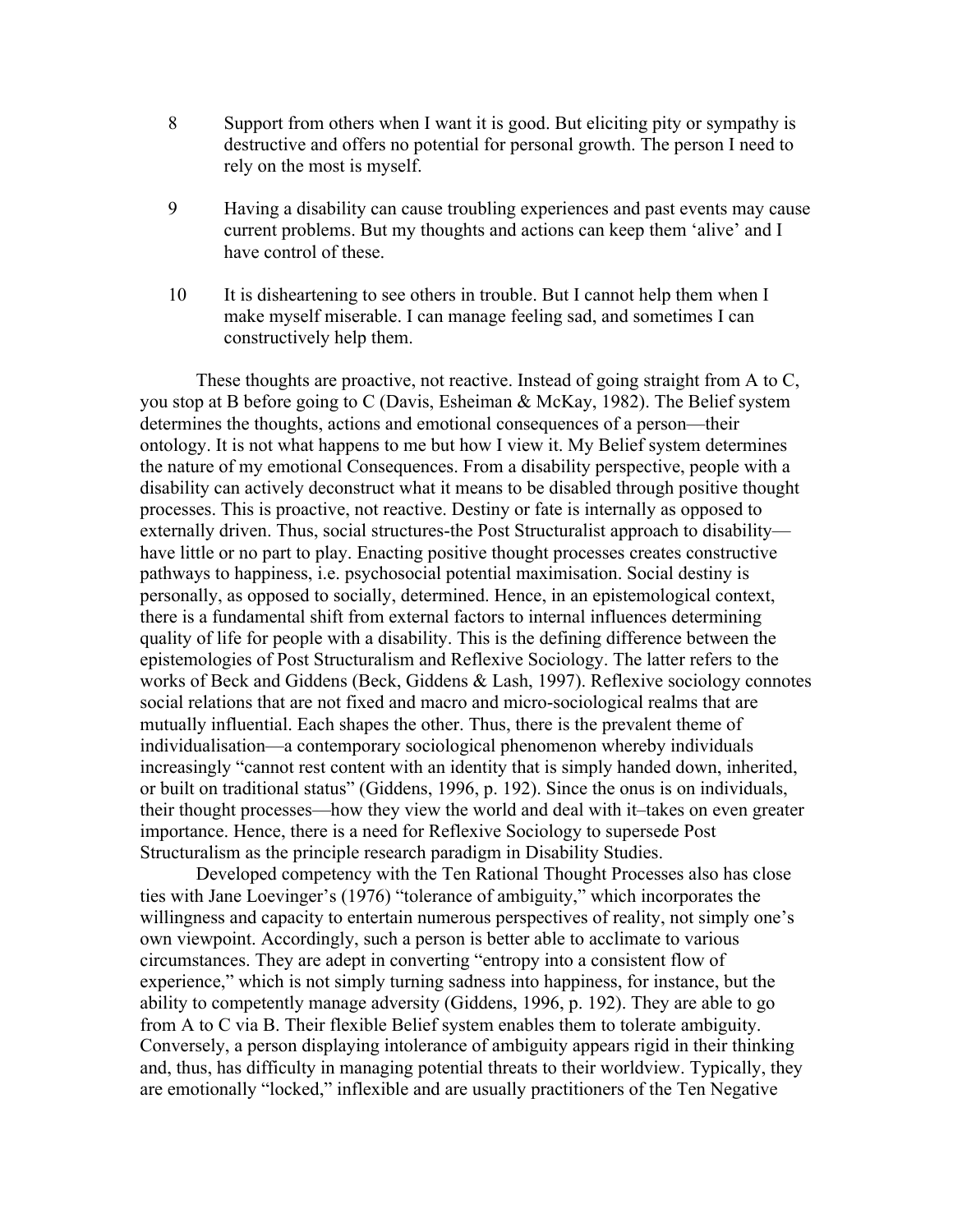Thought Processes. They are stuck in an A equals C mindset. Unfortunately, intolerance of ambiguity appears commonly in studies of people who are deaf–a point made by Marschark & Spencer (2003, p. 178) who report that people who are deaf "demonstrate" reduced mastery" of the conditions required for psychosocial potential maximisation "and thus are at risk for a number of adverse outcomes" —being prey to stigmatisation and victimisation. Psychosocial incompetence is not exclusively linked to deafness, but to people with all kinds of disabilities. Indirectly linking deafness with psychosocial potential maximisation are Greenberg & Kuschè's (1993) definitions of outcomes and processes required for social-emotional competence:

- Good communication skills.
- Ability to think independently.
- Aptitude for self-control and self-direction.
- Understanding the needs, feelings and motivations of others and oneself.
- Flexibility in adapting to the requirements of individual situations, and the ability to manage multiple perspectives in any given situation.
- Capacity to rely on others and be reliable.
- Appreciating and understanding the values of both one's own and other cultures; and lastly,
- Utilising these skilled behaviours to achieve socially approved goals and to maintain healthy relationships of varying degrees of intimacy.

A review of this list shows high compatibility with Maslow's definition of selfactualising people, and a strong inclination towards internal as opposed to external locus of control. They concern life politics that are not so much "of life chances, but of lifestyle" (Giddens, 1996, p. 14). The term "life chances" intonates passive resignation to fate; "lifestyle" connotes proactive control of destiny. Thus, in a disability mindset, the self is not simply the traditional perception of disability as a physical, sensory or intellectual "abnormality." The self is reflexively determined (Giddens, 1996). Otherwise, such a person may be an inhabitant of a glass sphere and have the psychic mettle of veal.

## Conclusion

Social emotional competence is vital to ensuring that individuals maximise their social, psychological, vocational and academic potential. Conceptualising stigma, as the social model effectively does, is only half the journey towards people with a disability "freeing" themselves from disabling experiences. It is a critical part nonetheless. Stigmatising social structures and practices need to be understood. There is no disputing this. But disability is not purely the result of social structures alone. Ableism is not totalitarian. Identity is not fixed. Emancipatory disability politics by-passing the perils of victimisation views the self as a social agent who is able to reflexively challenge stigmatisation, to turn adversity into a rewarding flow of experiences. It is not what happens to you but the way you view it.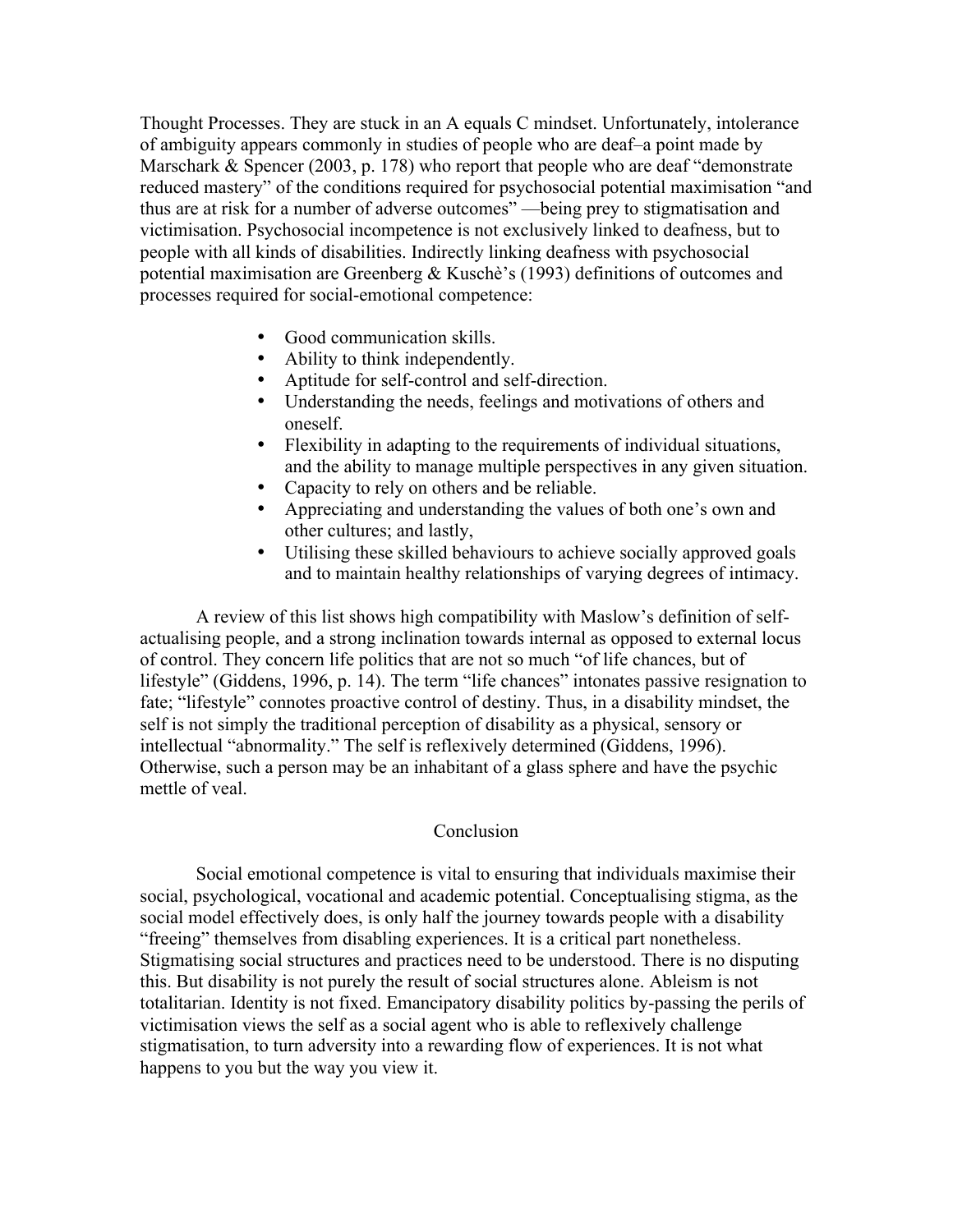Can the fat woman call herself disabled? If she sees herself as a victim and behaves like one she has every right to call herself disabled. She will be a social victim confined to a glass sphere whose barrier is externally and internally hardened. But if she reflexively challenges the externally imposed stigmas that come with societal pressures, if her self worth is internally validated through proactive lifestyle pursuits, then there is a likelihood that she is a self-actualising individual. Her glass sphere will have melted into a latex body wrap that enables her to touch and be touched by others (Jacobs, 2003). Being fat in a fat-hating culture is disabling for two reasons. The first is the external impositions and the second is the internal processes. Negative thought processes can exaggerate the externally imposed stigmas beyond their actual worth. This can create an ontologically intolerable experience that has little or nothing to do with physical, sensory or intellectual "abnormalities." It is not the actual condition that is causing the disability, but rather the disabling thoughts. In effect, many people with a disability have an additional disability largely unseen–a social disability. It is common to see stigmas as a blueprint for ones own past, present and future. Yet, according to Maslow, one prominent characteristic of self actualising people is that they refuse to be handicapped by negative social perceptions of who they are as a person. With emotional intelligence they detraditionalize what it means to be fat, or disabled, in a personal and political domain.

The contemporary psychosocial approach to understanding disability goes beyond the social model. Without it, we will continue to show how people with a disability are a ghettoised social minority. We will never fully understand disabling socio-cognitive processes. We will never know the prescriptive courses of action on a personal level that we need to infiltrate into mainstream society, to maximise our psychosocial potential. The benefit of this emancipatory interpersonal politics is that it is applicable to all kinds of disabilities. Originally used to "free the minds" of "normals," socio-cognitive therapy puts people with a disability on an equal plane with others. The disablement does not lie totally in the construction of society. Lack of social and personal support is not exclusive to society's barriers. Disabling prejudice and discrimination is not just the result of a physical, sensory or intellectual "abnormality." Inclusion is mutually generated.

**Paul Gordon Jacobs** recently completed a Masters of Education by research at the University of Melbourne. His thesis explored aspects of maximising psychosocial potential in mainstream Australian society by people who are deaf. He was also an inaugural member of the Disability Advisory Council of Victoria between 2000 and 2003. Mr. Jacobs has commenced a Ph.D. at the University of Melbourne. His work aims to uncover how non-Deaf people who are deaf maximise their psychosocial potential in mainstream society. This will include applying social psychological theory to the study of deafness, and the recruitment of participants from the USA, Great Britain and Australia.

### References

Beck, U., Giddens, A., & Lash, S. (1997). *Reflexive modernization: Politics, tradition and aesthetics in the modern social order*. Oxford: Polity Press.

Bourne, E. J. (1990). *The anxiety & phobia workbook*. Oakland, CA: New Harbinger Publications, Inc.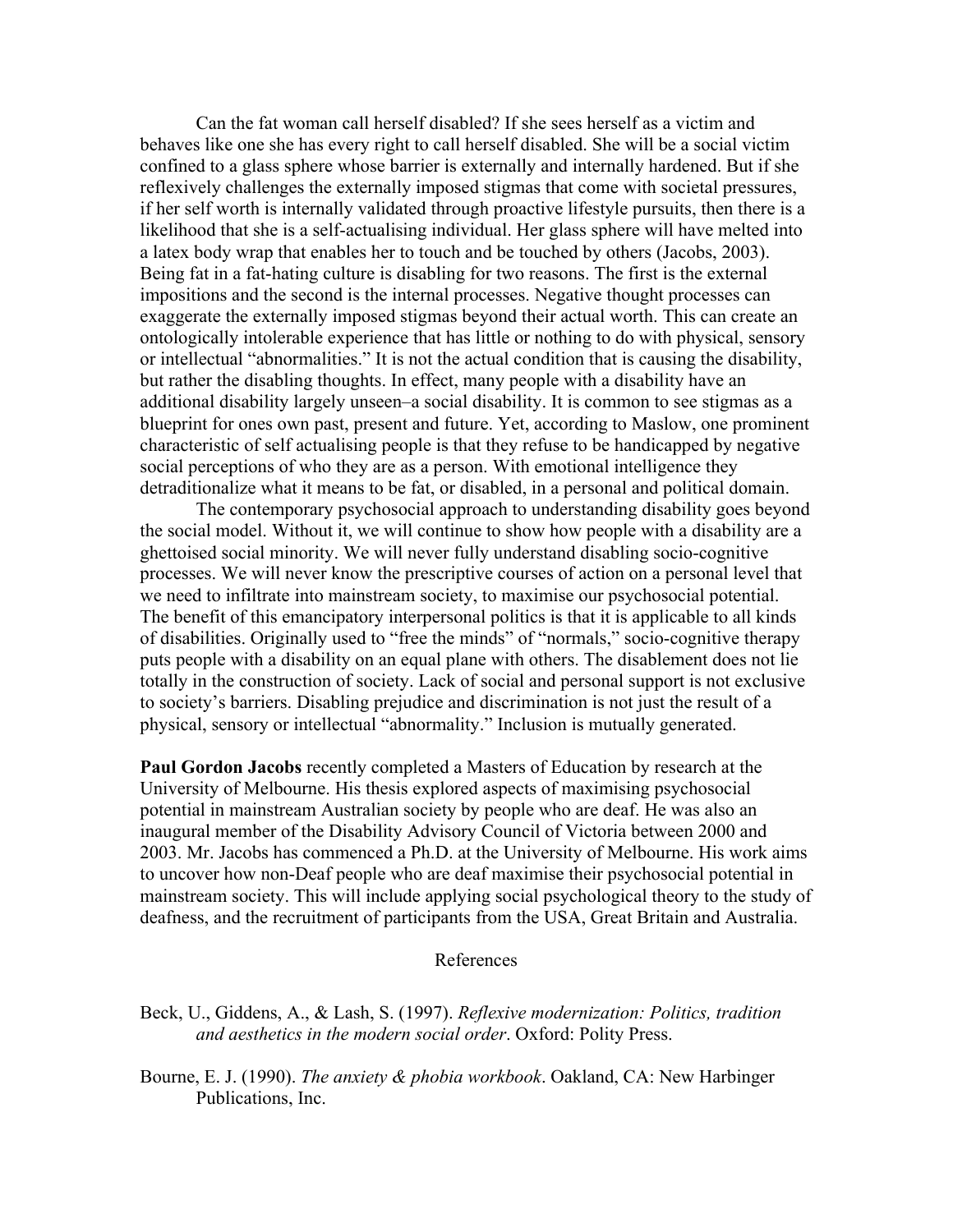- Brisenden, S. (1998). Independent living and the medical model of disability. In T. Shakespeare (Ed.), *The disability reader: Social science perspectives* (pp. 20-28). New York: Cassell.
- Campbell, F. (2001, February). *Disability as inherently negative?: Legal fictions and battles concerning the definitions of disability*. Presented at the "Disability with attitude: Critical issues 20 years after the International Year of Disabled Persons" Conference, Sydney. (pp. 1-11).
- Code, L. (2000). *Encyclopaedia of feminist theories*. London: Routledge.
- Coleman, L. M. (1997). Stigma: An enigma demystified. In L. J. Davis (Ed.), *The disability studies reader* (pp. 216-231). London: Routledge.
- Cooper, C. (1997). Can a fat woman call herself disabled? *Disability & Society*, *12*(1), 31-41.
- Cox, E. (1996). *Leading women*. Milson's Point, NSW: Random House Australia.
- Csikszentmihalyi, M. (1992). *Flow: The psychology of happiness*. London: Rider.
- Davis, L. J. (1995). *Enforcing normalcy: Disability, deafness and the b*ody. London:Verso.
- Davis, M., Esheiman, E. R., & McKay, M. (1982). *The relaxation & stress reduction workbook*. Oakland, CA: New Harbinger Publications.
- Deal, M. (2003). Disabled people's attitudes toward other impairment groups: A hierarchy of impairments. *Disability & Society*, *18*(7), 897–910.
- Denzin, N. K., & Lincoln, Y. S. (Eds.). (1998). *Strategies of qualitative inquiry*. Thousand Oaks, CA: Sage Publications
- Ferguson, P. M., Ferguson, D. L., & Taylor, S. J. (Eds.). (1992). *Interpreting disability: A qualitative reader*. New York: Teachers' College Press, Colombia University.
- Fitzgerald, J. (1999). Bioethics, disability and death: Uncovering cultural bias in the euthanasia debate. In M. Jones & L. Basser Marks (Eds.), *Disability, diversability and legal change* (pp. 267-283). The Hague: Martinus Nijhoff Publishers.
- Garner, H. (1995). *The first stone: Some questions about sex and power*. Sydney: Picador.
- Giddens, A. (1996). *Beyond left and right: The future of radical politics*. Oxford: Polity Press, Basil Blackwell Ltd.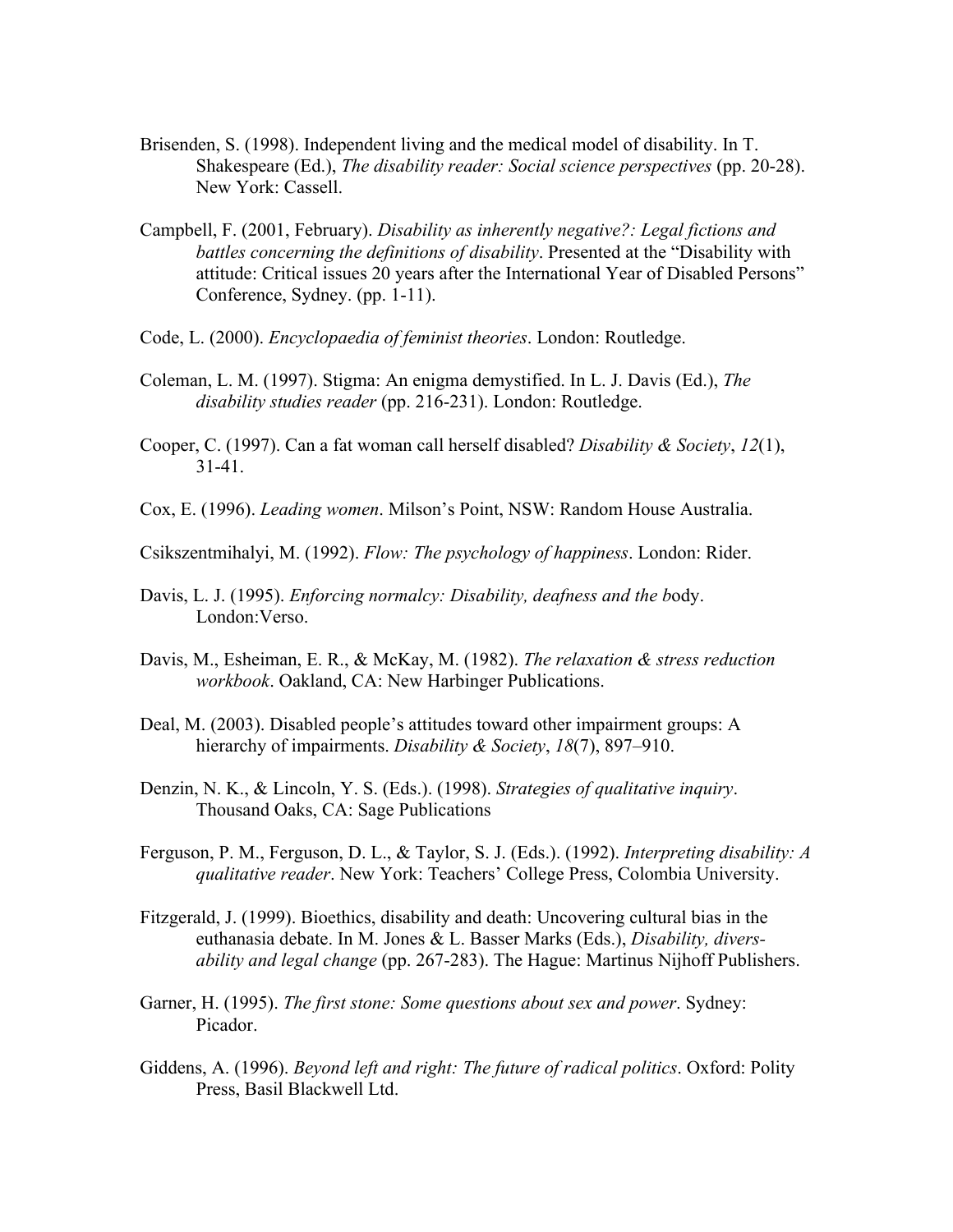- Giddens, A. (1991). *Self Identity and modernity: Self and society in the late modern age*. Oxford: Polity Press, Basil Blackwell Ltd.
- Giroux, H. A. (2001). *Theory and resistance in education: Towards a pedagogy for the opposition*. London: Bergin & Garvey.
- Goffman, E. (1997). Selections from Stigma. In L. J. Davis (Ed.), *The disability studies reader* (pp. 203-215). London: Routledge.
- Goffman, E. (1963). *Stigma: Notes on the management of spoiled identity*. Harmondsworth: Penguin.
- Greenberg, M. T., & Kuschè, C. A. (1993). *Promoting social development in deaf children: The PATHS Project*. Seattle: University of Washington Press.
- Harvey, M. A. (1998). *Odyssey of hearing loss: Tales of triumph.* San Diego: Dawn Sign Press.
- HH Dalai Lama, & Cutler, H. C. (1999). *The Art of happiness: A handbook for living.* Sydney: Hodder.
- Hoff Sommers, C. (1994) *Who stole feminism?: How women have betrayed women*. Simon & Schuster: New York.
- Humphrey, J. C. (2000). Researching disability politics, or, some problems with the social model in practice. *Disability & Society, 15*(1), 63-85.
- Jacobs, P. G. (2003). Dignity of risk: Potential maximization of children with disabilities. *The International Journal for Equity and Innovation in Early Childhood, 1*(1), 18- 28.
- Jacobs, P. G. (2002). Potential maximization: Towards a micro-sociological approach to Disability Studies. *Disability Studies Quarterly, 22*(1), 59-74.
- Jary, D., & Jary, J. (1991). *Collins Dictionary of Sociology*. Glasgow: HarperCollins Publishers.
- Kopp, S. B. (1971). *Guru: Metaphors from a psychotherapist*. California: Science & Behaviour Books.
- Lane, H. (1993). *The mask of benevolence: Disabling the Deaf community*. New York: Vintage Books.
- Loevinger, J. (1976). *Ego development*. San Francisco: Jossey-Bass Publishers.